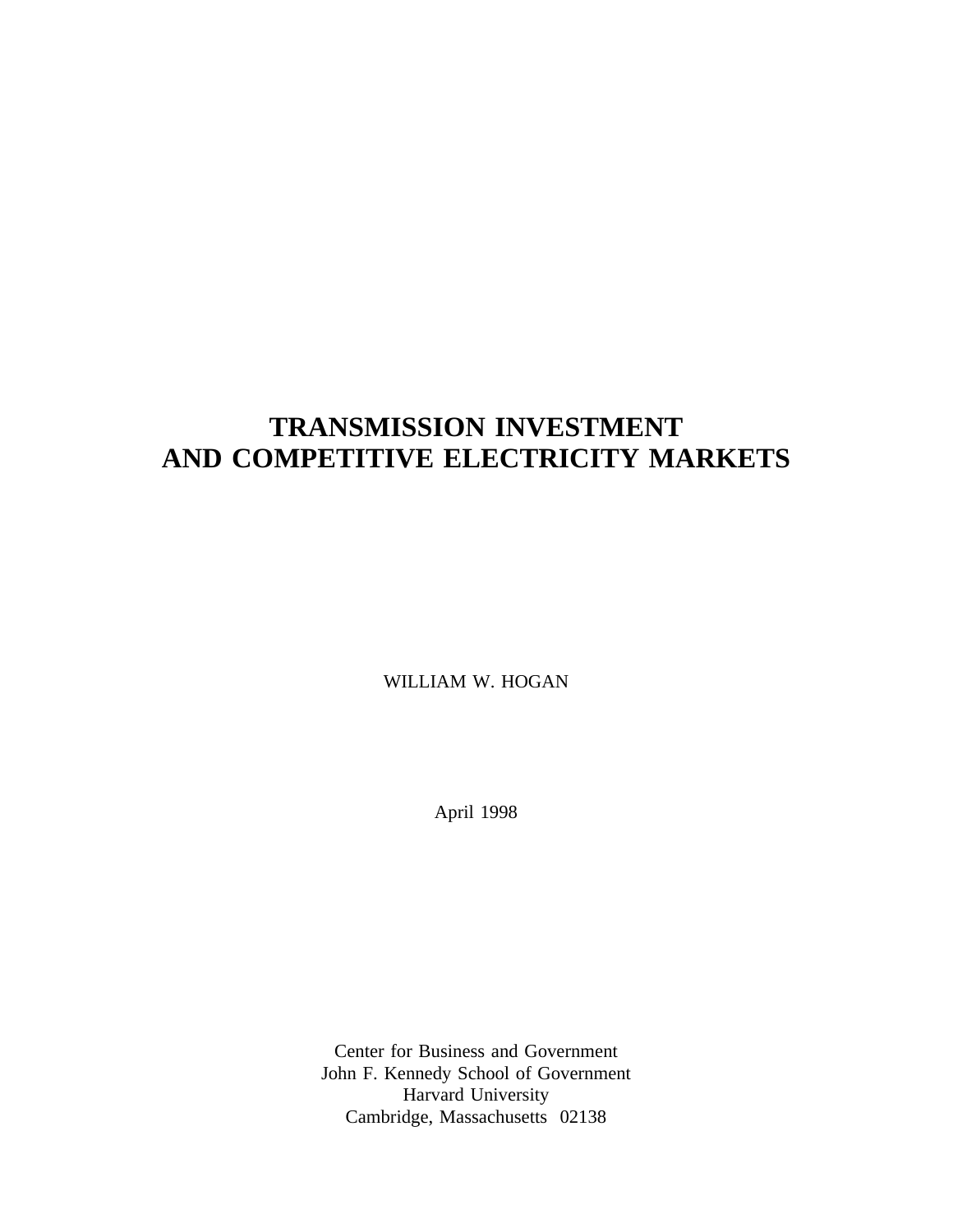# **CONTENTS**

|                                                        | $\overline{1}$ |
|--------------------------------------------------------|----------------|
| <b>ECONOMICS OF A COMPETITIVE ELECTRICITY MARKET </b>  | $\overline{2}$ |
|                                                        | 3              |
|                                                        | $\overline{4}$ |
|                                                        | $\overline{5}$ |
|                                                        | 8              |
| Equivalent Transmission Interpretations.               | 14             |
|                                                        | 17             |
|                                                        | 19             |
|                                                        | 20             |
| Security-Constrained Economic Dispatch.                | 20             |
|                                                        | 20             |
|                                                        | 21             |
| Security Concerns and Capacity Reserves.               | 21             |
| Firm versus Interruptible Transmission and Generation. | 21             |
|                                                        | 22             |
|                                                        | 22             |
|                                                        | 23             |
|                                                        | 24             |
| ALLOCATING TRANSMISSION BENEFITS AND COSTS             | 24             |
| NETWORK EXTERNALITIES AND INVESTMENT INCENTIVES        | 27             |
| <b>Economies of Scale and Free-Rider Effects</b>       | 27             |
|                                                        | 30             |
|                                                        | 33             |
|                                                        | 35             |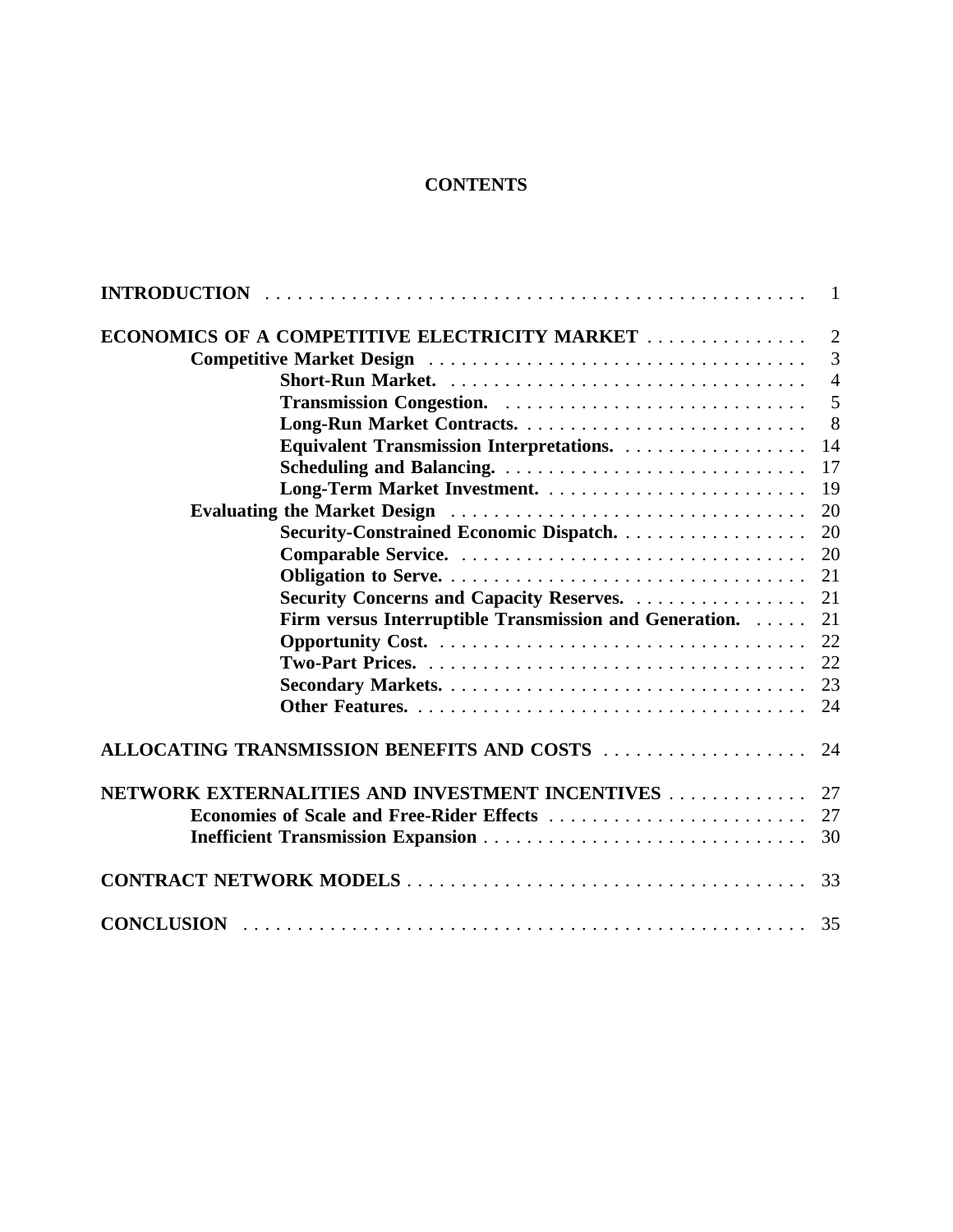# **TRANSMISSION INVESTMENT AND COMPETITIVE ELECTRICITY MARKETS**

# William W. Hogan $<sup>1</sup>$ </sup>

A short-term electricity market coordinated by a system operator provides a foundation for a competitive electricity market. In this setting, transmission congestion contracts are equivalent to perfectly tradeable physical transmission rights. With such contracts to allocate transmission benefits, it would be possible to rely more on market forces, partly if not completely, to drive transmission expansion.

# **INTRODUCTION**

Electricity market restructuring emphasizes the potential for competition in generation and retail services, with the operation of transmission and distribution wires as a monopoly. Network interactions and economies of scale both complicate the extension of market incentives to investment in the wires business. Two broad approaches suggest themselves for dealing with these network problems in a manner compatible with a competitive generation market.

There could be monopoly management of transmission operations and investment, with incentive pricing for the monopoly. Transmission would be like a large "black box" run by the monopoly that takes on an obligation to provide unlimited transmission service for everyone. With the appropriate price cap or other incentive regulation, the monopoly would make efficient investments or contract with market participants to remove or manage the real transmission limitations. This approach results in a powerful monopoly with the familiar problems of finding the right level and form of incentive regulation. This approach is, for example, found in the

<sup>1</sup> Lucius N. Littauer Professor of Public Policy and Administration, John F. Kennedy School of Government, Harvard University, and Senior Advisor, Putnam, Hayes & Bartlett, Inc. This paper draws on work for the Harvard Electricity Policy Group and the Harvard-Japan Project on Energy and the Environment. Many individuals have provided helpful comments, especially Robert Arnold, John Ballance, Jeff Bastian, Ashley Brown, Michael Cadwalader, Judith Cardell, John Chandley, Doug Foy, Hamish Fraser, Geoff Gaebe, Don Garber, Scott Harvey, Stephen Henderson, Carrie Hitt, Jere Jacobi, Paul Joskow, Susan Kaplan, Maria Ilic, Laurence Kirsch, Jim Kritikson, Dale Landgren, William Lindsay, Amory Lovins, Rana Mukerji, Richard O'Neill, Howard Pifer, Susan Pope, Grant Read, Bill Reed, Joseph R. Ribeiro, Brendan Ring, Larry Ruff, Michael Schnitzer, Hoff Stauffer, Irwin Stelzer, Jan Strack, Steve Stoft, Richard Tabors, Julie Voeck, Carter Wall and Assef Zobian.. The author is or has been a consultant on electric market reform and transmission issues for British National Grid Company, General Public Utilities Corporation (working with the "Supporting" PJM Companies), Duquesne Light Company, Electricity Corporation of New Zealand, National Independent Energy Producers, New York Power Pool, New York Utilities Collaborative, Niagara Mohawk Corporation, PJM Office of Interconnection, San Diego Gas & Electric Corporation, Trans Power of New Zealand, Williams Energy Group, and Wisconsin Electric Power Company. The views presented here are not necessarily attributable to any of those mentioned, and any remaining errors are solely the responsibility of the author.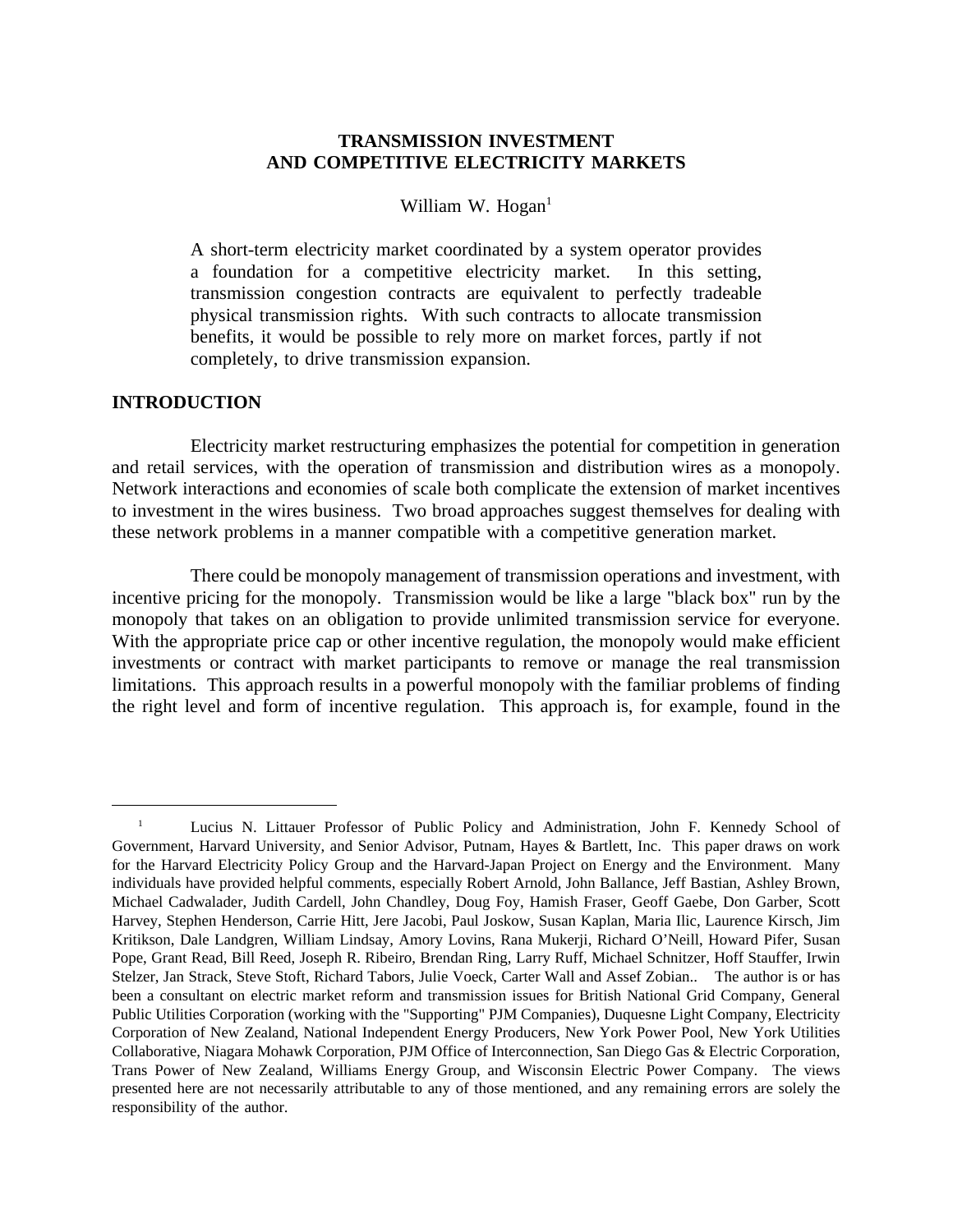market in England and Wales with the National Grid Company.2 Although some elements of this monopoly approach may be found in any practical framework for transmission investment, it is not the focus here.

An alternative approach would lean more in the direction of market mechanisms with tradeable transmission property rights.<sup>3</sup> A workable system that provides an equivalent to transmission property rights could be used by market participants to match the actual flow of power or traded in a secondary market. Acquisition of these transmission benefits would provide a market incentive for transmission investment. This approach stands behind policy proposals at the Federal Energy Regulatory Commission  $(FERC)^4$  and influences market restructuring developments around the world. A central problem is in defining a workable notion of property rights for transmission.

A pool-based, short-term electricity market coordinated by a system operator provides a foundation for building a system that includes tradeable transmission property rights in the form of transmission congestion contracts. Coordination through the system operator is unavoidable, and spot-market locational prices define the opportunity costs of transmission that would determine the market value of the transmission rights without requiring physical trading and without restricting the actual use of the system. In this setting, these transmission congestion contracts are equivalent to perfectly tradeable physical rights. Hence, this organization of the market defines a context where it would be possible to rely more on market forces, partly if not completely, to drive transmission expansion. Here we review the main ideas and summarize the requirements of a transmission investment approach with maximum reliance on the competitive market. An outline of the structure of the spot market coordinated by the system operator and supported by a system of transmission congestion contracts sets the stage for an overview of the transmission investment incentives.

# **ECONOMICS OF A COMPETITIVE ELECTRICITY MARKET**

A general framework that encompasses the essential economics of electricity markets provides a point of reference for evaluating market design elements. This framework can be applied to the analysis of the institutional elements needed to support transmission pricing and investment.

<sup>2</sup> David M. Newbery, "Privatization and Liberalization of Network Utilities," European Economic Review, Vol. 41, 1997, pp. 357-383.

<sup>3</sup> James B. Bushnell and Steven E. Stoft, "Grid Investment: Can a Market Do the Job?", The Electricity Journal, January-February, 1996, pp. 74-79. Eric C. Woychik, "Competition in Transmission: It's Coming Sooner or Later," The Electricity Journal, June 1996, pp. 46-58.

<sup>4</sup> Federal Energy Regulatory Commission, "Capacity Reservation Open Access Transmission Tariffs," Notice of Proposed Rulemaking, RM96-11-000, Washington DC, April 24, 1996.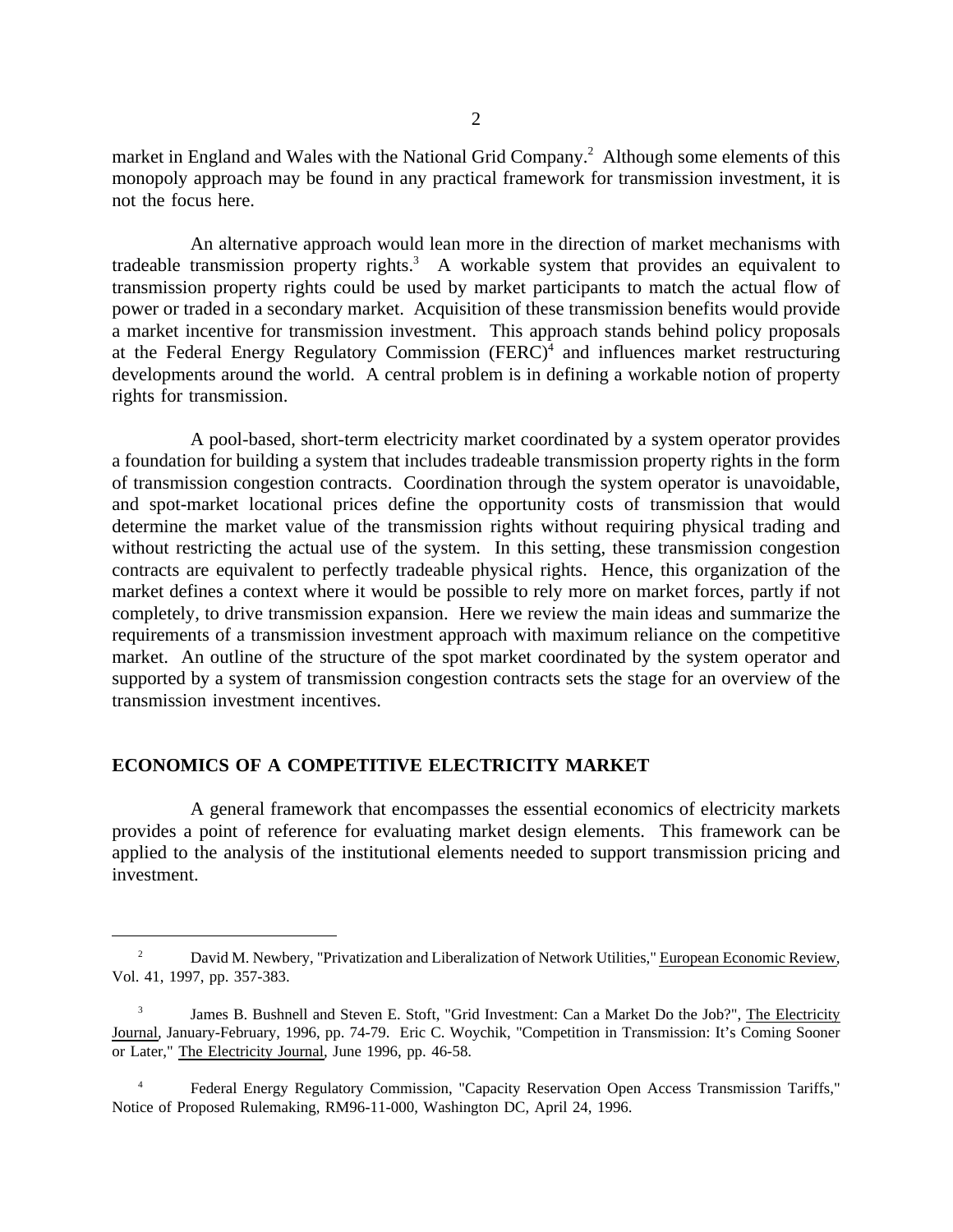# **Competitive Market Design**

Restructuring of electricity markets typically emphasizes functional unbundling of the vertically integrated system. The usual separation into generation, transmission, and distribution is insufficient. In an electricity market, the transmission wires and the pool dispatch are distinct essential facilities. The special conditions in the electricity system stand as barriers to an efficient, large-scale bilateral market in electricity. A pool-



based market coordinated by a system operator helps overcome these barriers.

Reliable operation is a central requirement and constraint for any electricity system. Given the strong and complex interactions in electric networks, current technology with a freeflowing transmission grid dictates the need for a system operator that coordinates use of the transmission system.5 Control of transmission usage means control of dispatch, which is the principal or only means of adjusting the use of the network. Hence, open access to the transmission grid means open access to the dispatch as well. There must be a system operator coordinating use of the transmission system. That this system operator should also be independent of the existing electric utilities and other market participants is attractive in its simplicity in achieving equal treatment of all market participants. The independent system operator provides an essential service, but does not be compete in the energy market. In the analysis of electricity markets, therefore, a key focus is the design of the interaction between transmission and dispatch, both procedures and pricing, to support a competitive market.

To provide an overview of the operation of an efficient, competitive wholesale electricity market, it is natural to distinguish between the short-run operations coordinated by the system operator and long-run decisions that include investment and contracting. Under the competitive market assumption, market participants are price takers and include the generators and eligible customers. For this discussion, distributors are included as customers in the

<sup>&</sup>lt;sup>5</sup> For further details on power flows and coordination, see Scott M. Harvey, William W. Hogan and Susan L. Pope, "Transmission Capacity Reservations and Transmission Congestion Contracts," Harvard-Japan Project on Energy and the Environment, Harvard University, February 1997.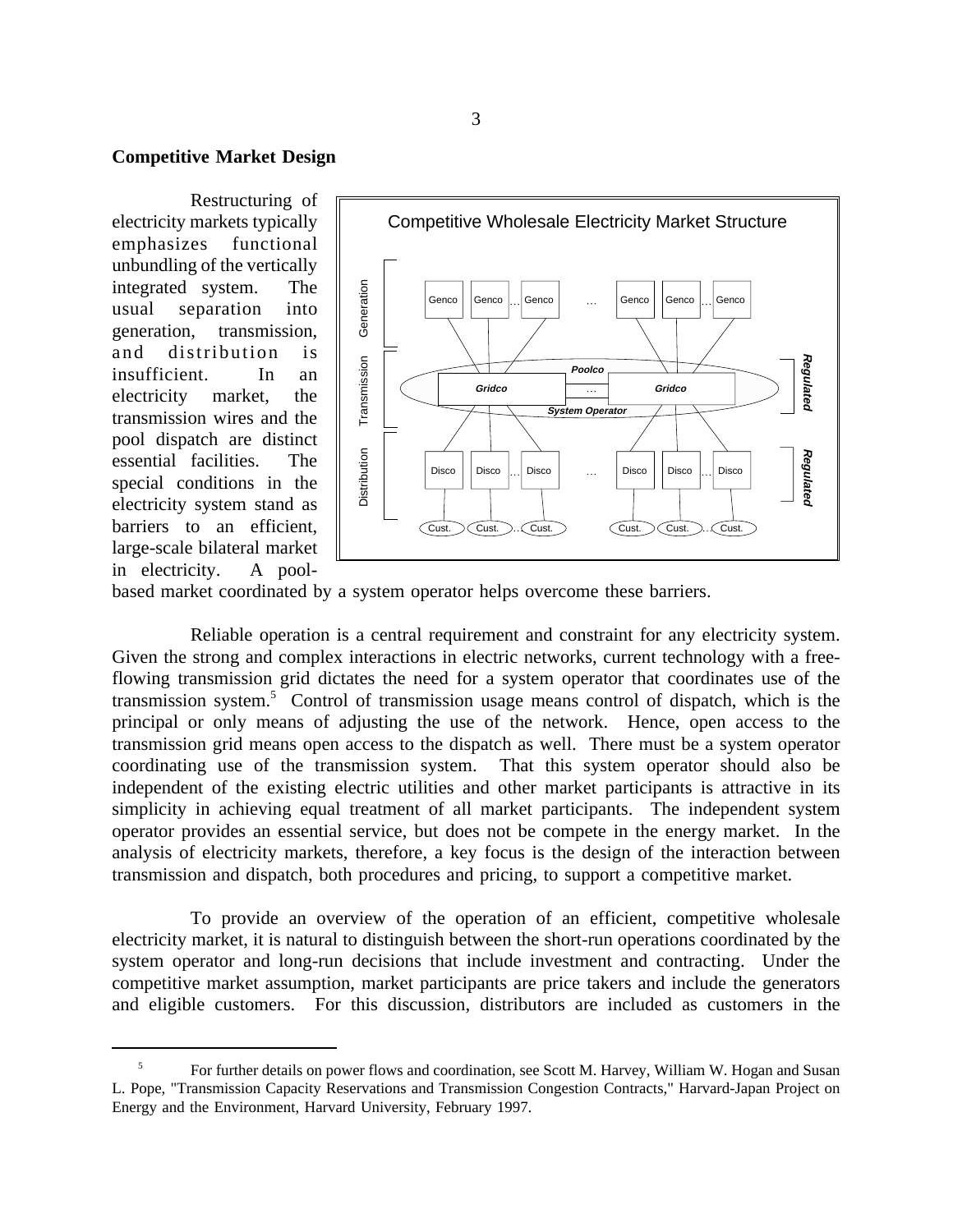wholesale market, operating at arm's length from generators. The system is much simpler in the very short run when it is possible to give meaningful definition to concepts such as opportunity cost. Once the short-run economics are established, the long-run requirements become more transparent. Close attention to the connection between short- and long-run decisions isolates the special features of the electricity market.

**Short-Run Market.** The short run is a long time on the electrical scale, but short on human scale – say, half an hour. The short-run market is relatively simple. In the short run, locational investment decisions have been made. Power plants, the transmission grid, and distribution lines are all in place. Customers and generators are connected and the work of buyers, sellers, brokers and other service entities is largely complete. The only decisions that remain are for delivery of power, which in the short-run is truly a commodity product.

On the electrical scale, much can happen in half an hour and the services provided by the system include many details of dynamic frequency control and emergency response to contingencies. Due to transaction costs, if nothing else, it would be inefficient to unbundle all of these services, and many are covered as average costs in the overhead of the system. How far unbundling should go is an empirical question. For example, real power should be identified and its marginal cost recognized, but should this extend to reactive power and voltage control as well? Or to spinning reserve required for emergency supplies? The costs associated with delivery of electric energy include many services. The direct fuel cost of generation is only one component. In analyses of energy pricing, there is no uniformity in the treatment of these other, ancillary services.<sup>6</sup> The typical approach formulates an explicit model approximating the full electricity system, computing both a dispatch solution and associated prices for the explicit variables. Everything that is not explicit is treated as an ancillary service, for which the assumption must be that the services will be provided and charged for in some way other than through the explicit prices in the model. Given the complexity of the real electric system, such approximations or simplifications are found in every model, and there is always a boundary between the explicit variables modeled and the implicit variables that will be treated as separate ancillary services. Payment for the ancillary services may be through an average cost uplift applied to all loads. Development of a full description of the interactions with ancillary services is beyond the scope of the present discussion. For the sake of the present discussion, focus on real power and assume that further unbundling would go beyond the point of diminishing returns in the short-run market.

Over the half hour, the market operates competitively to move real power from generators to customers. Generators have a marginal cost of generating real power from each plant, and customers have different quantities of demand depending on the price at that half hour. The collection of generator costs stacks up to define the generation "merit order," from least to most expensive. This merit order defines the short-run marginal-cost curve, which governs power supply. Similarly, customers have demands that are sensitive to price, and higher prices produce

<sup>6</sup> E Hirst and B. Kirby, "Creating Competitive Markets for Ancillary Services," ORNL/CON-448, Oak Ridge National Laboratory, OakRidge, TN, October 1997.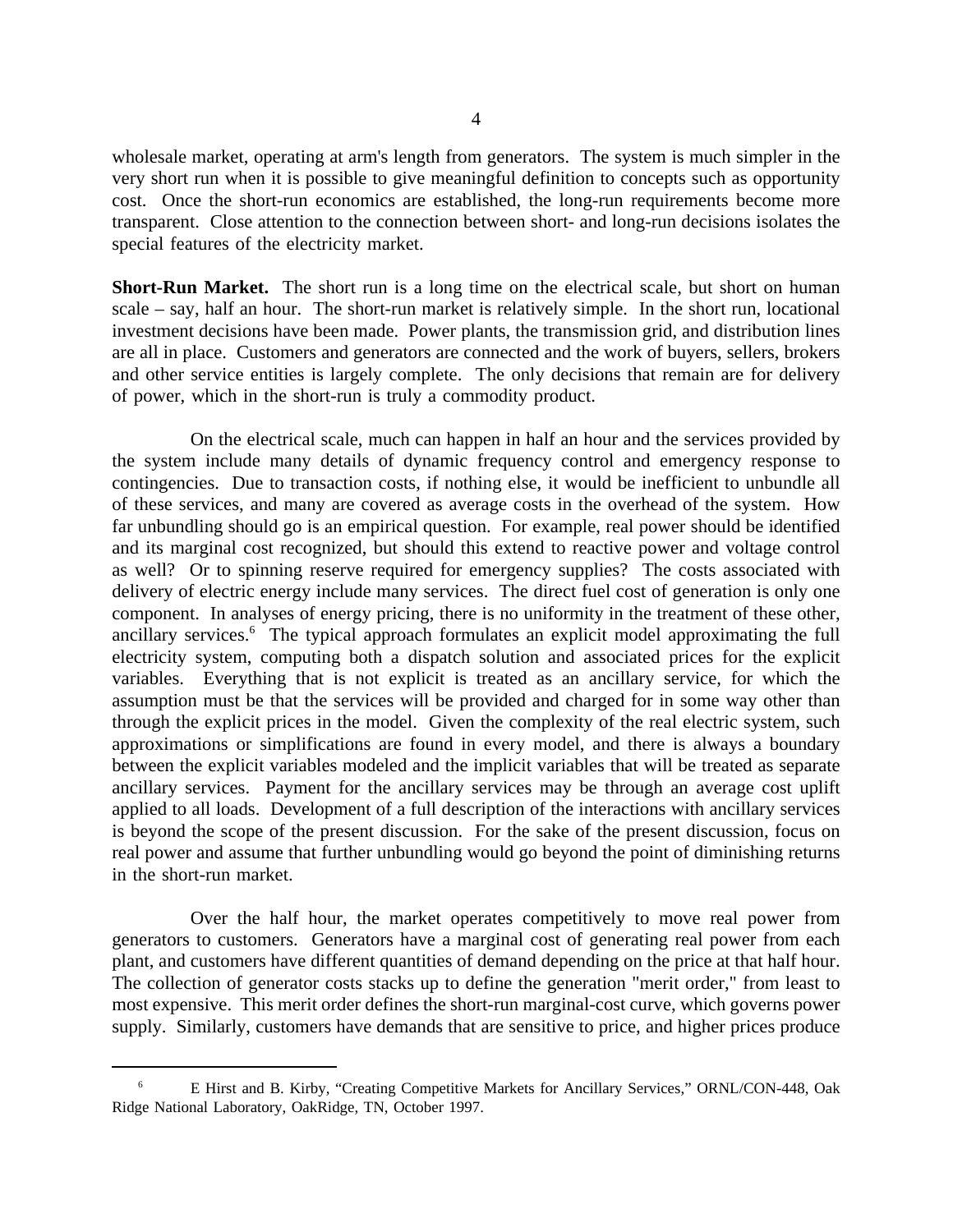lower demands. Generators and customers do not act unilaterally; they provide information to the dispatcher to be used in a decision process that will determine which plants will run at any given half hour. Power pools provide the model for achieving the most efficient dispatch given the short-run marginal costs of power supply. Although dispatchable demand is not always included, there is nothing conceptually or technically difficult about this extension. The system operator controls operation of the system to achieve the efficient match of supply and demand.

This efficient central dispatch can be made compatible with the market outcome. The fundamental principle is that for the same load, the least-cost dispatch and the competitive-market dispatch are the same. The principal difference between the traditional power pool and the market solution is the price charged to the customer. In the traditional power pool model, customers pay and generators receive average cost, at least on average. However, marginal cost implicitly determines the least-cost dispatch, and marginal cost is the standard determinant of competitive market pricing.

An important distinction between the traditional central dispatch and the decentralized market view is found in the source of the marginal-cost information for the generator supply curve. Typically, the cost data come from engineering estimates of the energy cost of generating power from a given plant at a given time. However, relying on these engineering estimates is problematic in the market model since the true opportunity costs may include other features, such as the different levels of maintenance, that would not be captured in the fuel cost. Replacement of the generator's engineering estimates (that report only incremental fuel cost) with the generator's market bids is the natural alternative. Each bid defines the minimum acceptable price that the generator would accept to run the plant in the given half hour. And these bids serve as the guide for the dispatch.

As long as the generator receives the market clearing price, and there are enough competitors so that each generator assumes that it will not be determining the marginal plant, then the optimal bid for each generator is the true marginal cost: To bid more would only lessen the chance of being dispatched, but not change the price received. To bid less would create the risk of running and being paid less than the cost of generation for that plant. Hence, with enough competitors and no collusion, the short-run central dispatch market model can elicit bids from buyers and sellers. The system operator can treat these bids as the supply and demand and determine the balance that maximizes benefits for producers and consumers at the market equilibrium price. Hence, in the short run electricity is a commodity, freely flowing into the transmission grid from selected generators and out of the grid to the willing customers. Every half hour, customers pay and generators receive the short-run marginal-cost price for the total quantity of energy supplied in that half hour. Everyone pays or receives the true opportunity cost in the short run. Payments follow in a simple settlement process.

**Transmission Congestion.** This overview of the short-run market model is by now familiar and found in operation in many countries. However, this introductory overview conceals a critical detail that would be relevant for transmission pricing. Not all power is generated and consumed at the same location. In reality, generating plants and customers are connected through a free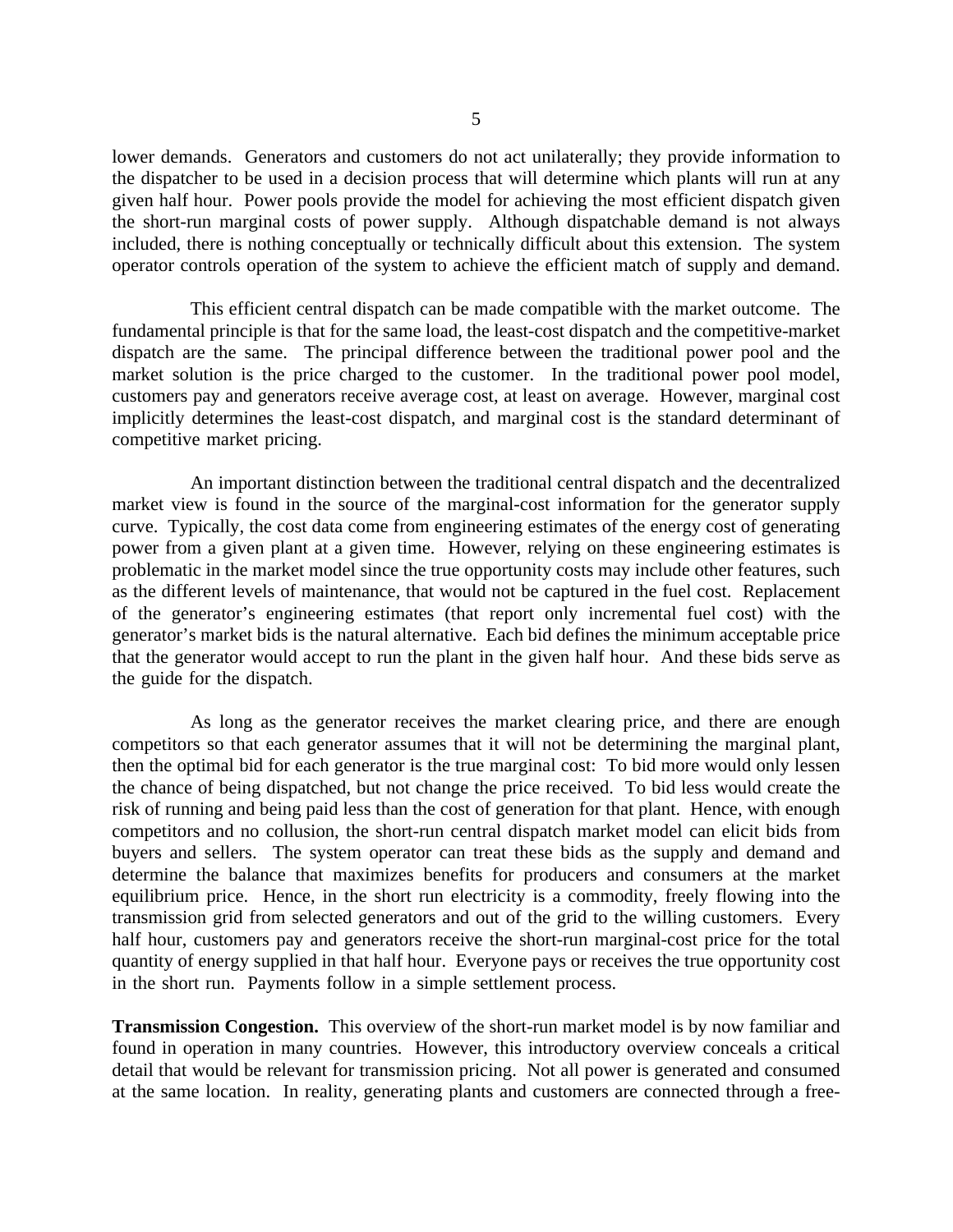flowing grid of transmission and distribution lines.

In the short-run, transmission too is relatively simple. The grid has been built and everyone is connected with no more than certain engineering requirements to meet minimum technical standards. In this short-run world, transmission reduces to nothing more than putting power into one part of the grid and taking it out at another. Power flow is determined by physical laws, but a focus on the flows – whether on a fictional contract path or on more elaborate allocation methods – is a distraction. The simpler model of input somewhere and output somewhere else captures the necessary reality. In this simple model, transmission complicates the short-run market through the introduction of losses and possible congestion costs.

Transmission of power over wires encounters resistance, and resistance creates losses. Hence the marginal cost of delivering power to different locations differs at least by the marginal effect on losses in the system. Incorporating these losses does not require a major change in the theory or practice of competitive market implementation. Economic dispatch would take account of losses, and the market equilibrium price could be adjusted accordingly. Technically this would yield different marginal costs and different prices, depending on location, but the basic market model and its operation in the short-run would be preserved.

Transmission congestion has a related effect. Limitations in the transmission grid in the short run may constrain long-distance movement of power and thereby impose a higher marginal cost in certain locations. Power will flow over the transmission line from the low cost to the high cost location. If this line has a limit, then in periods of high demand not all the power that could be generated in the low cost region could be used, and some of the cheap plants would be "constrained off." In this case, the demand would be met by higher cost plants that, absent the constraint, would not run, but due to transmission congestion would be then "constrained on." The marginal cost in the two locations differs because of transmission congestion. The marginal cost of power at the low cost location is no greater than the cost of the cheapest constrained-off plant; otherwise the plant would run. Similarly, the marginal cost at the high cost location is no less than the cost of the most expensive constrained-on plant; otherwise the plant would not be in use. The difference between these two costs, net of marginal losses, is the congestion rental.<sup>7</sup>

This congested-induced marginal-cost difference can be as large as the cost of the generation in the unconstrained case. If a cheap coal plant is constrained off and an oil plant, which costs more than twice as much to run, is constrained on, the difference in marginal costs by region is greater than the cost of energy at the coal plant. This result does not depend in any way on the use of a simple case with a single line and two locations. In a real network, the interactions are more complicated – with loop flow and multiple contingencies confronting thermal limits on lines or voltage limits on buses – but the result is the same. It is easy to construct examples where congestion in the transmission grid leads to marginal costs that differ

Losses are not always negligible and could be treated explicitly. However, it would add nothing to the discussion here.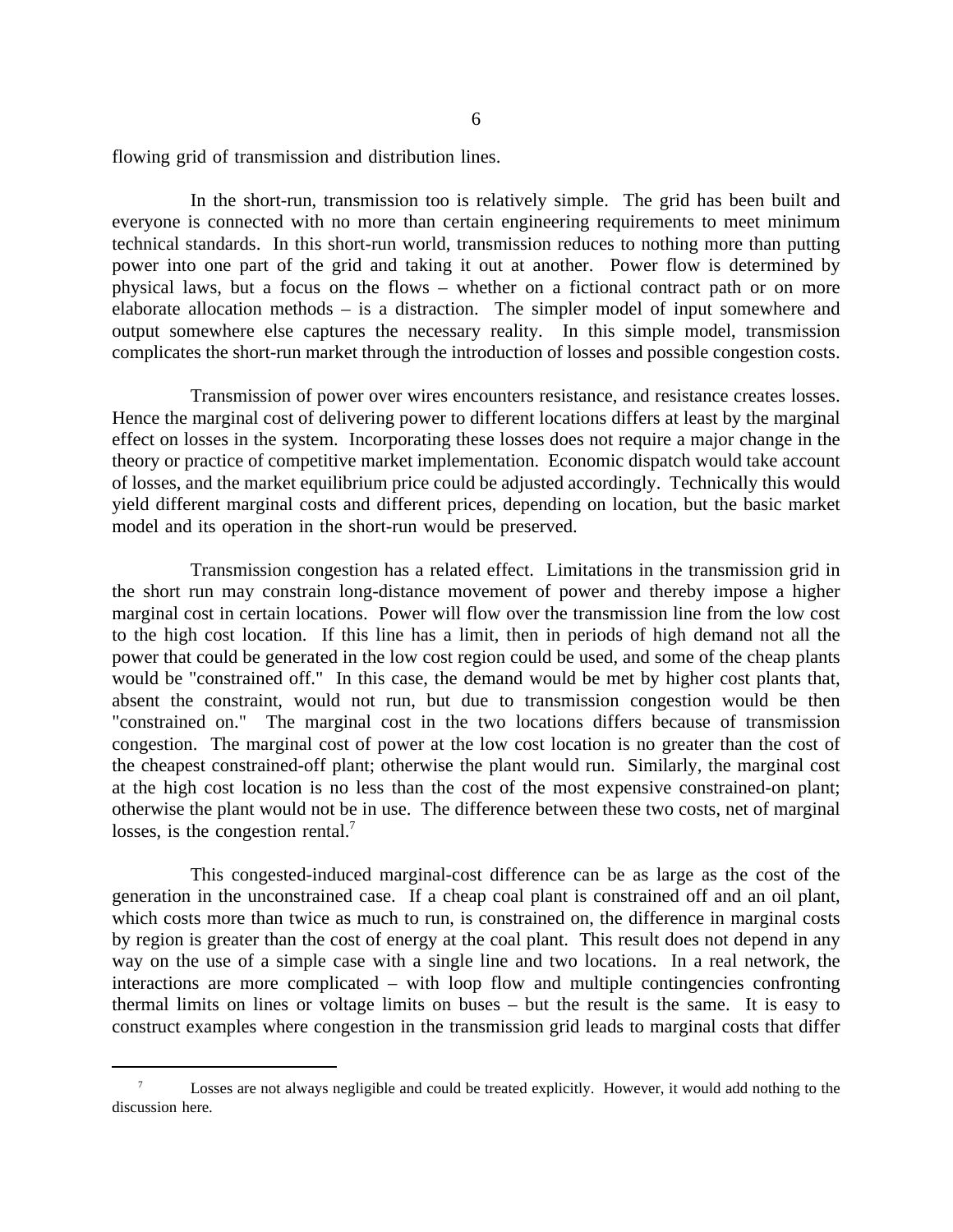by more than 100% across different locations.

If there is transmission congestion, therefore, the short-run market model and determination of marginal costs must include the effects of the constraints. This extension presents no difficulty in principle. The only impact is that the market now includes a set of prices, one for each location. Economic dispatch would still be the least-cost equilibrium. Generators would still bid as before, with the bid understood to be the minimum acceptable price at their location. Customers would bid also, with dispatchable demand and the bid setting the maximum price that would be paid at the customer's location. The economic dispatch process would produce the corresponding prices at each location, incorporating the combined effect of generation, losses and congestion. In terms of their own supply and demand, everyone would see a single price, which is the locational marginal cost based price of power at their location. If a transmission price is necessary, the natural definition of transmission is supplying power at one location and using it at another. However, the corresponding transmission price would be the difference between the prices at the two locations.

This same framework lends itself easily to extensions including bilateral transactions. If market participants wish to schedule transmission between two locations, the opportunity cost of the transmission is just this transmission price of the difference between spot prices at the two locations. This short-run transmission usage pricing, therefore, is efficient and nondiscriminatory. In addition, the same principles could apply in a multi-settlement framework, with day-ahead scheduling and real-time dispatch. These extensions could be important in practice, but would not fundamentally change the outline of the structure of electricity markets.

This short-run competitive market with bidding and centralized dispatch is consistent with economic dispatch. The locational prices define the true and full opportunity cost in the short run. Each generator and each customer sees a single price for the half hour, and the prices vary over half hours to reflect changing supply and demand conditions. All the complexities of the power supply grid and network interactions are subsumed under the economic dispatch and calculation of the locational prices. These are the only prices needed, and payments for shortterm energy are the only payments operating in the short run, with administrative overhead covered by rents on losses or, if necessary, a negligible markup added to the cost of ancillary services and applied to all load. The system operator coordinates the dispatch and provides the information for settlement payments, with regulatory oversight to guarantee comparable service through open access to the pool run by the system operator through a bid-based economic dispatch.

With efficient pricing, users have the incentive to respond to the requirements of reliable operation. Absent such price incentives, the system operator would be required to restrict choice and limit the market, in order to give the system operator enough control to counteract the perverse incentives that would be created by prices that did not reflect the marginal costs of dispatch. A competitive market with choice and customer flexibility depends on getting the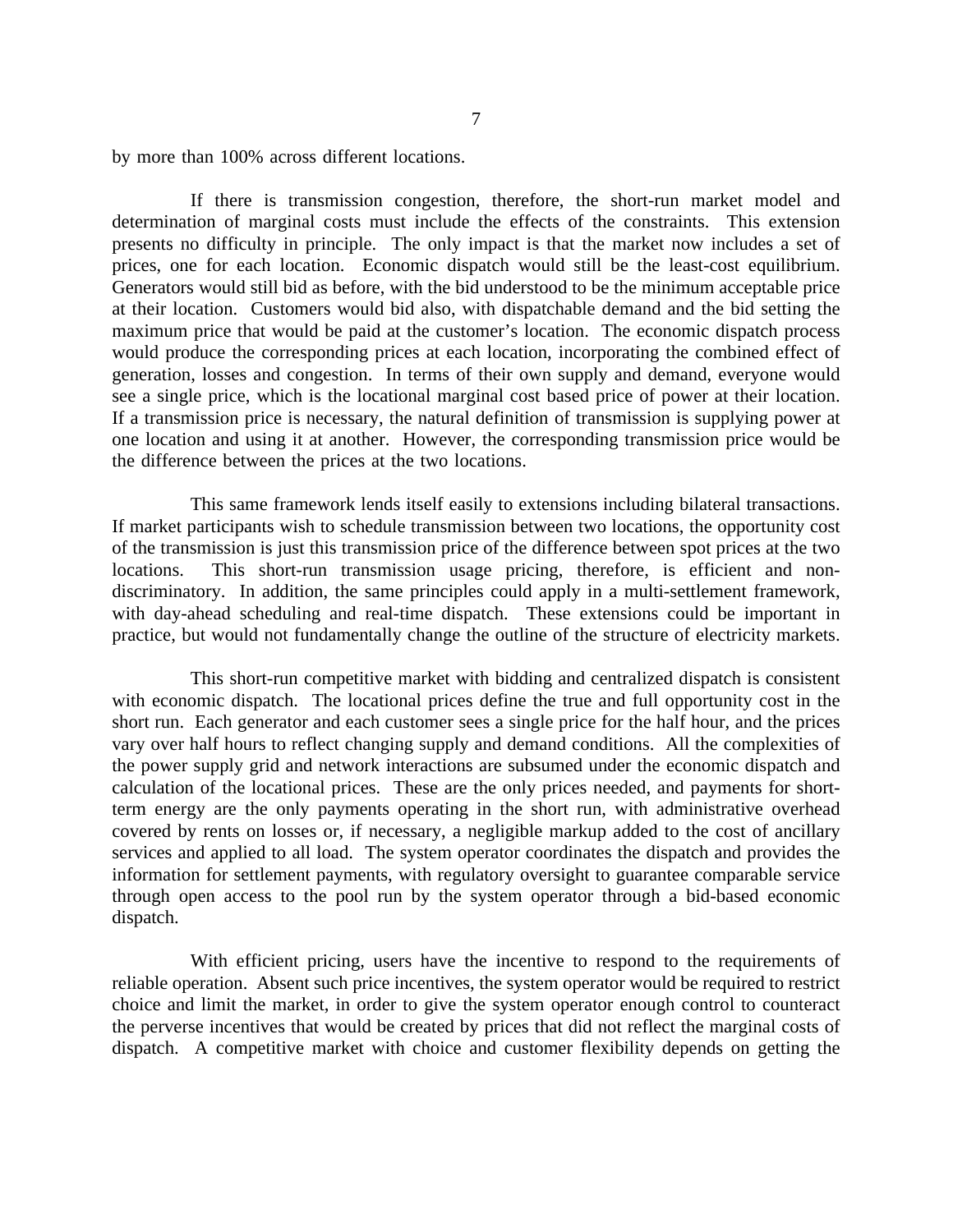usage pricing right.<sup>8</sup>

**Long-Run Market Contracts.** With changing supply and demand conditions, generators and customers will see fluctuations in short-run prices. When demand is high, more expensive generation will be employed, raising the equilibrium market prices. When transmission constraints bind, congestion costs will change prices at different locations.

Even without transmission congestion constraints, the spot market price can be volatile. This volatility in prices presents its own risks for both generators and customers, and there will be a natural interest in long-term mechanisms to mitigate or share this risk. The choice in a market is for long-term contracts.

Traditionally, and in many other markets, the notion of a long-term contract carries with it the assumption that customers and generators can make an agreement to trade a certain amount of power at a certain price. The implicit assumption is that a specific generator will run to satisfy the demand of a specific customer. To the extent that the customer's needs change, the customer might sell the contract in a secondary market, and so too for the generator. Efficient operation of the secondary market would guarantee equilibrium and everyone would face the true opportunity cost at the margin.

However, this notion of specific performance stands at odds with the operation of the short-run market for electricity. To achieve an efficient economic dispatch in the short-run, the dispatcher must have freedom in responding to the bids to decide which plants run and which are idle, independent of the provisions of long-term contracts. And with the complex network interactions, it is impossible to identify which generator is serving which customer. All generation is providing power into the grid, and all customers are taking power out of the grid. It is not even in the interest of the generators or the customers to restrict their dispatch and forego the benefits of the most economic use of the available generation. The short-term dispatch decisions by the system operator are made independent of and without any recognition of any long-term contracts. In this way, electricity is not like other commodities.

This dictate of the physical laws governing power flow on the transmission grid does not preclude long-term contracts, but it does change the essential character of the contracts. Rather than controlling the dispatch and the short-run market, long-term contracts focus on the problem of price volatility and provide a price hedge not by managing the flow of power but by managing the flow of money. The short-run prices provide the right incentives for generation and consumption, but create a need to hedge the price changes. Recognizing the operation of the short-run market, there is an economic equivalent of the long-run contract for power that does not require any specific plant to run for any specific customer.

Consider the case first of no transmission congestion. In this circumstance, except for

William W. Hogan, "Independent System Operator: Pricing and Flexibility in a Competitive Electricity Market," Harvard-Japan Project on Energy and the Environment, Harvard University, March 1998.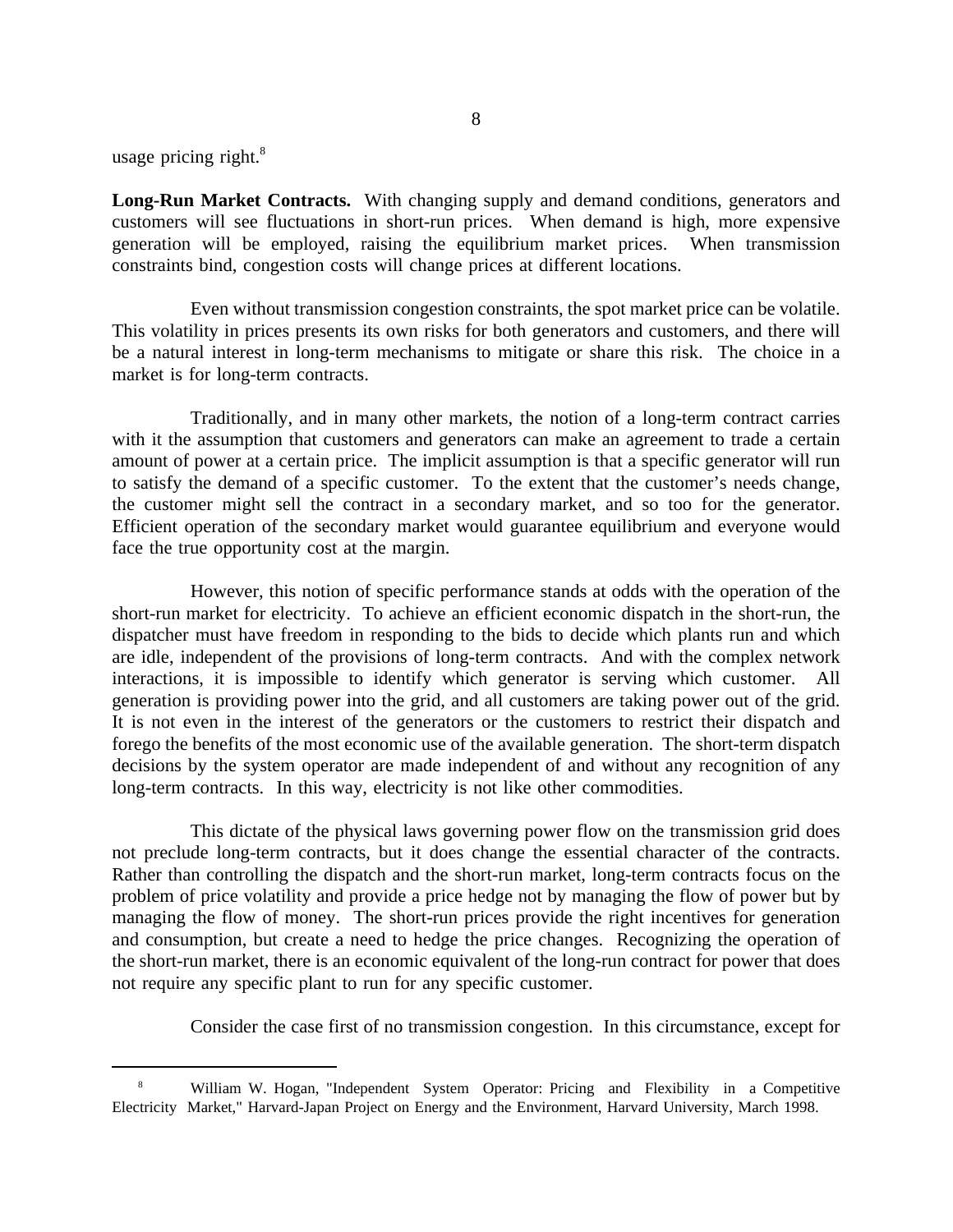the small effect of losses, it is possible to treat all production and consumption as at the same location. Here the natural arrangement is to contract for the deviation from the equilibrium price in the market. A customer and a generator agree on an average price for a fixed quantity, say 100 MW at five cents. On the half hour, if the pool price is six cents, the customer buys power from the pool at six cents and the generators sells power for six cents. Under the contract, the generator owes the customer one cent for each of the 100 MW over the half hour. In the reverse case, with the pool price at three cents, the customer pays three cents to the system operator, which in turn pays three cents to the generator, but now the customer owes the generator two cents for each of the 100 MW over the half hour. Familiar in other commodity industries, this is known in the electricity market as a "contract for differences."

In effect, the generator and the customer have a long-term contract for 100 MW at five cents. The contract requires no direct interaction with system operator other than for the continuing short-run market transactions. But through the interaction with system operator, the situation is even better than with a long-run contract between a specific generator and a specific customer. For now if the customer demand is above or below 100 MW, there is a ready and an automatic secondary market, namely the pool, where extra power is purchased or sold at the pool price. Similarly for the generator, there is an automatic market for surplus power or backup supplies without the cost and problems of a large number of repeated short-run bilateral negotiations with other generators. And if the customer really consumes 100 MW, and the generator really produces the 100 MW, the economics guarantee that the average price is still five cents. Furthermore, with the contract fixed at 100 MW, rather than the amount actually produced or consumed, the long-run average price is guaranteed without disturbing any of the short-run incentives at the margin. Hence the long-run contract is compatible with the short-run market.

The price of the generation contract would depend on the agreed reference price and other terms and conditions. Generators and customers might agree on dead zones, different upside and down-side price commitments, or anything else that could be negotiated in a free market to reflect the circumstances and risk preferences of the parties. Whether generators pay customers, or the reverse, depends on the terms. However, system operator need take no notice of the contracts, and have no knowledge of the terms. Such contracts for differences have become common in restructured electricity markets.

In the presence of transmission congestion, the generation contract is necessary but not sufficient to provide the necessary long-term price hedge. A bilateral arrangement between a customer and a generator can capture the effect of aggregate movements in the market, when the single market price is up or the single market price is down. However, transmission congestion can produce significant movements in price that are different depending on location. If the customer is located far from the generator, transmission congestion might confront the customer with a high locational price and leave the generator with a low locational price. Now the generator alone cannot provide the natural back-to-back hedge on fluctuations of the short-run market price. Something more is needed.

Transmission congestion in the short-run market raises another related and significant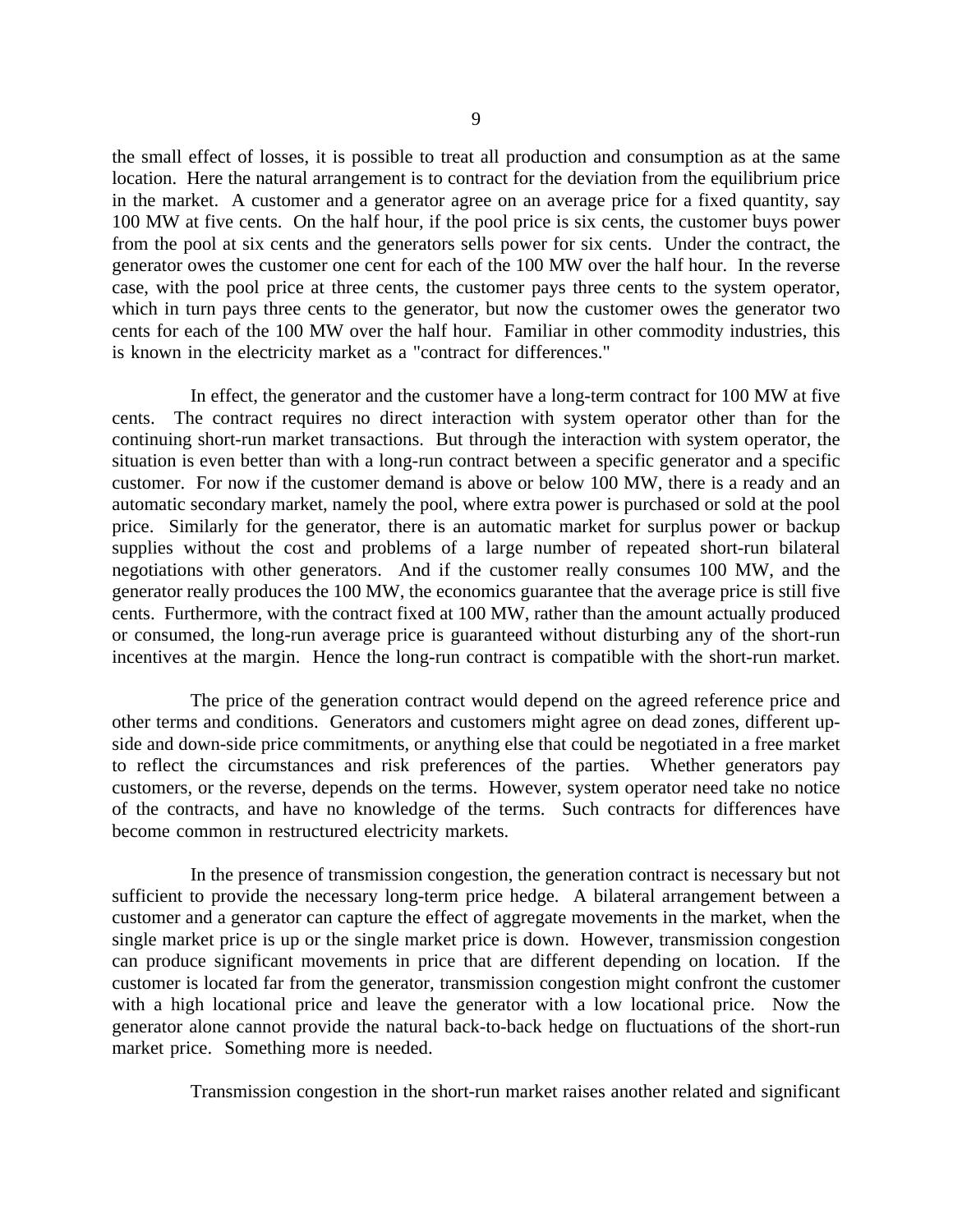matter for the system operator. In the presence of congestion, revenues collected from customers will substantially exceed the payments to generators. The difference is the congestion rent that accrues because of constraints in the transmission grid. At a minimum, this congestion rent revenue itself will be a highly volatile source of payment to the system operator. At worse, if the system operator keeps the congestion revenue, incentives arise to manipulate dispatch and prevent grid expansion in order to generate even greater congestion rentals. System operation is a natural monopoly and the operator could distort both dispatch and expansion. If the system operator retains the benefits from congestion rentals, this incentive would work contrary to the goal of an efficient, competitive electricity market.

A convenient solution for both problems – providing a price hedge against locational congestion differentials and removing the adverse incentive for the system operator – is to redistribute the congestion revenue through a system of long-run transmission congestion contracts operating in parallel with the long-run generation contracts. Just as with generation, it is not possible to operate an efficient short-run market that includes transmission of specific power to specific customers. However, just as with generation, it is possible to arrange a transmission congestion contract that provides compensation for differences in prices, in this case for differences in the congestion costs between different locations across the network.

As illustrated in congestion contract defines a hedge for differences in locational prices. Everyone who uses the transmission system pays according to the spotmarket locational prices. For example, generation at A receives 5.15 cents. Load at B pays 7.25 cents, with the price including marginal losses and congestion. Transmission between C and B would pay 2.25 cents. Included in this transmission charge



would be a congestion payment of 1.95 cents. A transmission congestion contract between C and B would result in a payment of the 1.95 cents to the holder of the contract.<sup>9</sup> Hence, if the participant actually transported the power, the transmission congestion contract would just balance

<sup>9</sup> For an expanded discussion of transmission congestion contracts, see Scott M. Harvey, William W. Hogan and Susan L. Pope, "Transmission Capacity Reservations and Transmission Congestion Contracts," Harvard-Japan Project on Energy and the Environment, Harvard University, February 1997.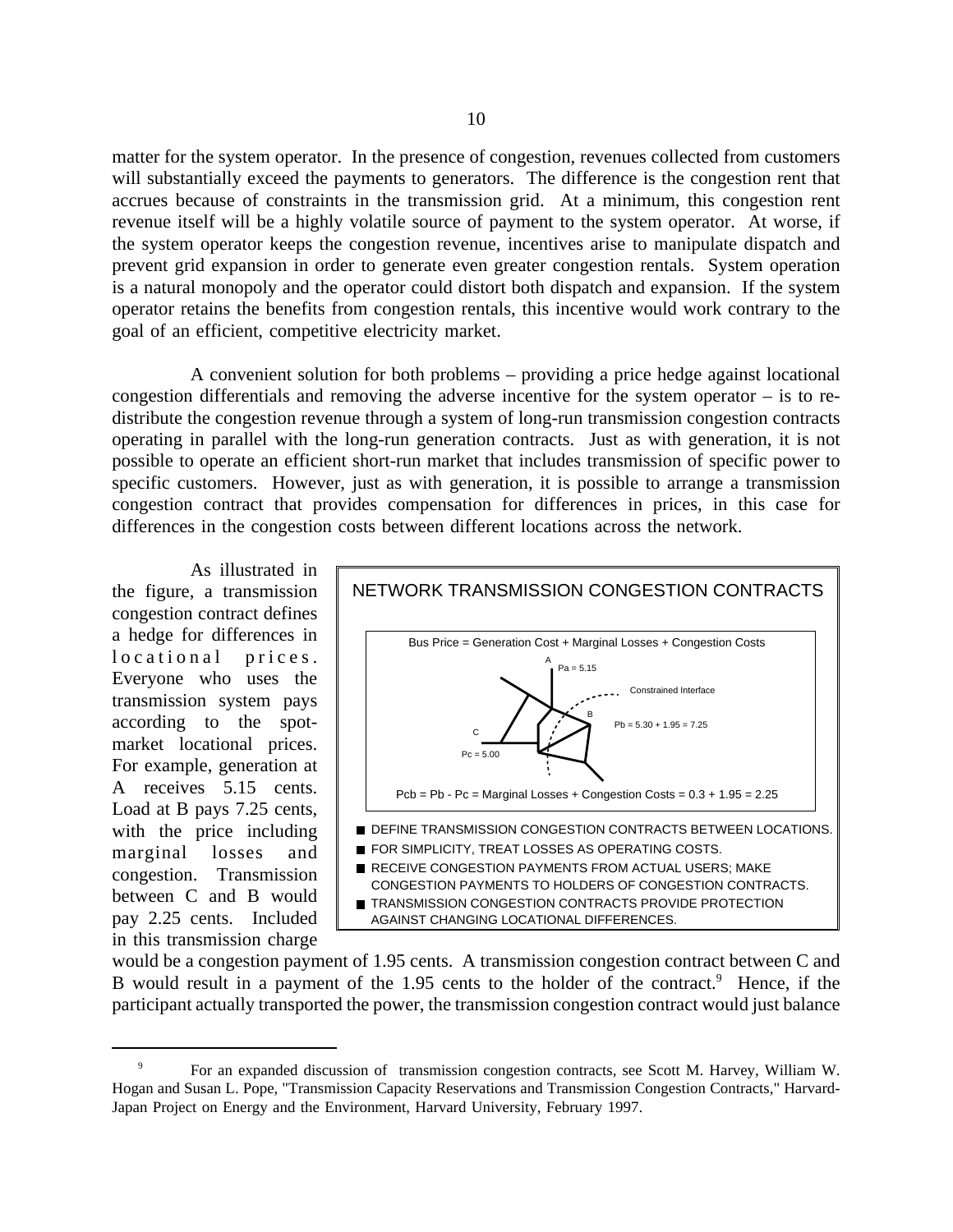the congestion charge for the quantity covered by the contract. And if the holder of the transmission congestion contract does not transport power, the result is the same as selling the transmission right to the actual user.

The transmission congestion contract for compensation would exist for a particular quantity between two locations. A generator at location C might obtain a transmission congestion contract for 100 MW between the generator's location and the customer at location B. The right provide by the contract would not be for specific movement of power but rather for payment of the congestion rental. Hence, ignoring losses, if a transmission constraint caused prices to rise to 6.95 cents at the customer's location, but remain at five cents at the generator's location, the 1.95 cents difference would be the congestion rental. The customer would pay the pool 6.95 cents for the power actually taken. The pool would in turn pay the generator five cents for the power supplied in the short-run market. As the holder of the transmission congestion contract, the generator would receive 1.95 cents for each of the 100 MW covered under the transmission congestion contract. The generation and the load would see the right incentives on the margin. The transmission congestion contract revenue would allow the generator to pay the difference under the generation contract so that the net cost to the customer is five cents as agreed in the bilateral power contract. Without the transmission congestion contract, the generator would have no revenue to compensate the customer for the difference in the prices at their two locations. The transmission congestion contract completes the package described as a "contract network."

Note that the transmission congestion contract is defined as a point-to-point comparison of locational prices. There is no reference to the individual transmission links or the path by which the power may move between two points. This is an important distinction that separates the transmission congestion contract from "link-based" rights that otherwise confront difficult anomalies and perverse incentives. For example, it is entirely possible to construct examples of valuable transmission links that have no net power flow, making them appear worthless for many definitions of link-based rights. But this condition would not impact the definition or the value of transmission congestion contracts.

There are alternative interpretations of contract network rights defined as transmission congestion contracts, with various advantages for implementation and interpretation. As above, the contract could be defined as the right to the difference in congestion costs; the contract holder receives the difference in congestion costs between two buses for a fixed quantity of power. This is equivalent to the ability to purchase at a distant location; the contract holder at B can purchase a fixed quantity of power at B but pay the price applicable at a distant location, C. Or we could describe the transmission congestion contract as providing for dispatch with no congestion payment; the transmission congestion contract holder can inject and remove a fixed quantity of power without any congestion payment.

The allocation of transmission congestion contracts among market participants could arise in many ways. For a market in transition during a restructuring process, the allocation might be intended to reflect explicit or implicit historical rights. For new transmission, there could be a negotiation process to select and award one of the many possible combinations of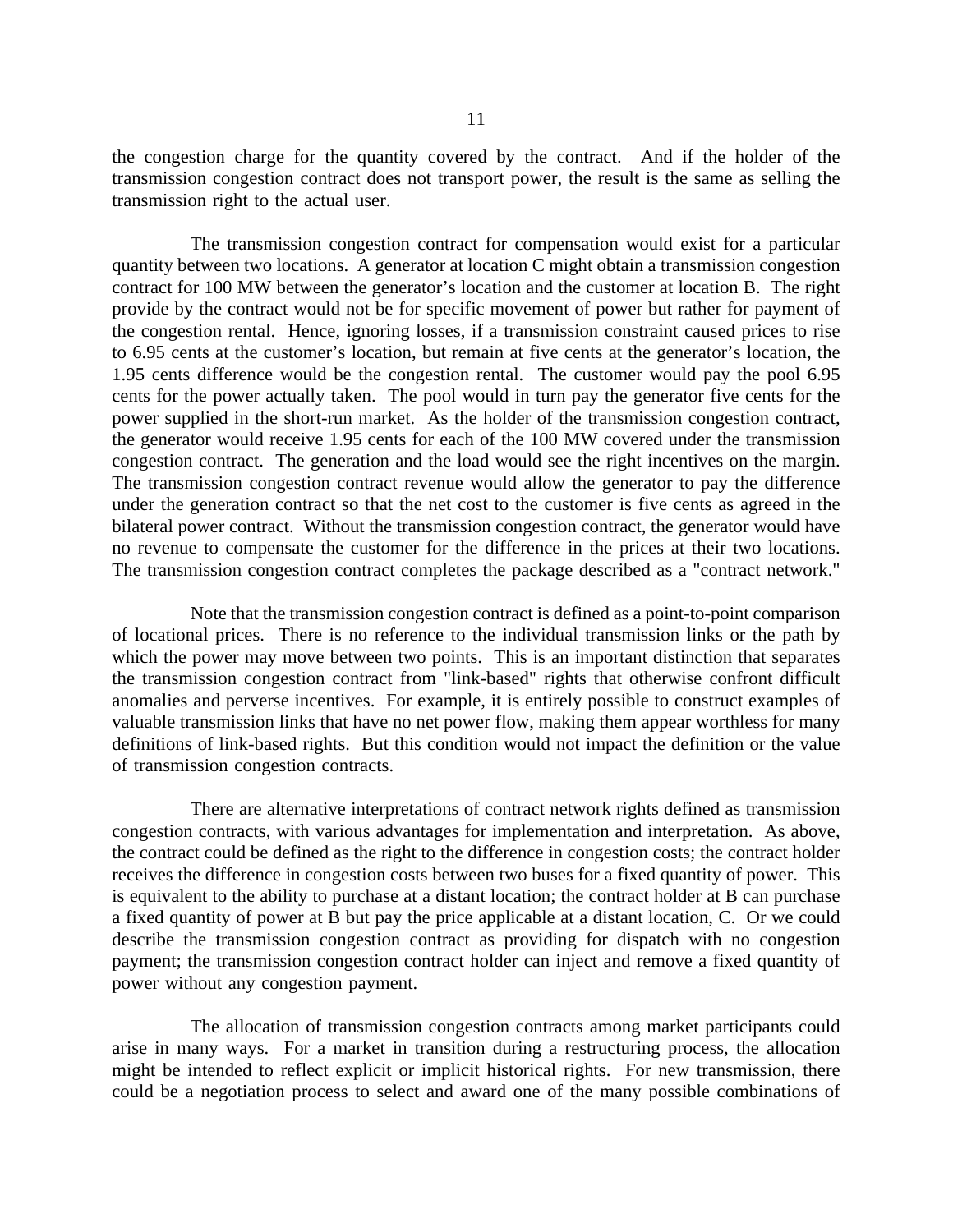feasible contracts. In addition, some or all of the transmission congestion contracts for the grid could be defined and awarded through an open auction. The collective bids would define demand schedules for contracts. The concurrent auction would respect the transmission system constraints to assure simultaneous feasibility. For example, the accompanying figure illustrates a hypothetical auction with two demand curves for transmission



congestion contracts on a simple network with three locations. The optimal award that maximizes the benefit<sup>10</sup> of the contracts includes 480 MW from bus 1 to bus 3 and 840 MW from bus 2 to bus 3.

With spot market locational prices, the transmission congestion contracts provide price protection. Even with changing load patterns, the congestion revenues collected by the system operator will be at least enough to cover the obligations for all the contracts. Consider a typical dispatch with the transmission constraint binding. Suppose the solution is as in the accompanying figure, with a total load of 3000 MW at



<sup>&</sup>lt;sup>10</sup> The benefit is defined as the consumer welfare, the area under the demand curves. Note this is not the same as the value of the transmission congestion contracts at the market clearing price. The model is the simplified DC-Load model.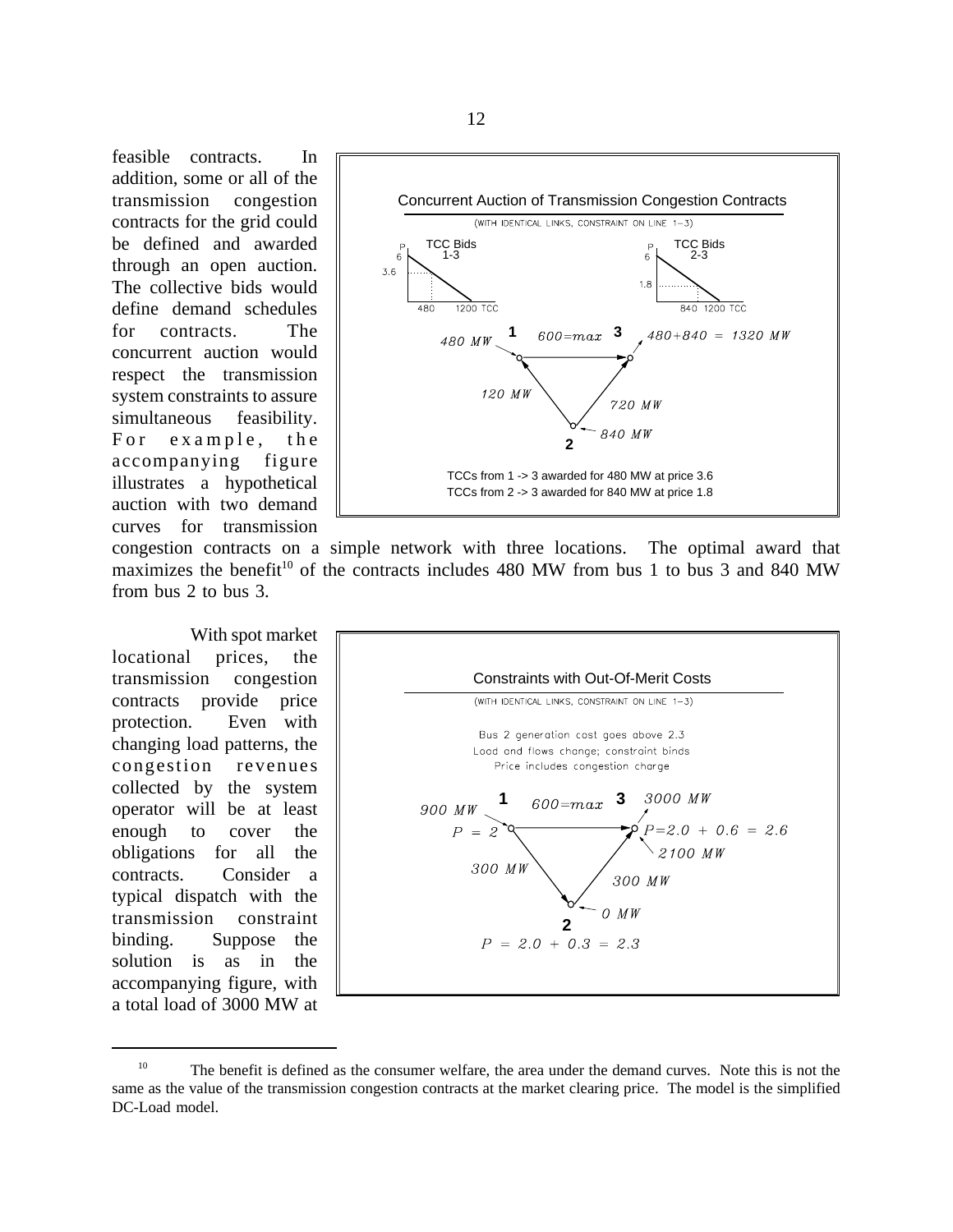bus 3. The generation at bus 3 accounts for 2100 MW, with the balance of 900 MW coming from bus 1. The assumed market clearing prices at buses 1 and 3 are 2 cents and 2.6 cents, respectively. From these prices, and the knowledge that there is only one binding transmission constraint, we can compute the implied equilibrium prices at all other buses.<sup>11</sup> In this case bus 2 has a price of 2.3 cents. Note that the market equilibrium for this dispatch is quite different from the pattern of flows envisioned in the allocation of the transmission congestion contracts. However, the different pattern of use, and the associated spot prices, present no difficulty for the system operator. As along as the allocation of the transmission congestion contracts defines a set of inputs and outputs that would be simultaneously feasible, then the revenue collected from the spot prices for congestion will be sufficient to compensate the holders of the contracts for the obligations at the same set of spot prices.<sup>12</sup>

The resulting calculation is illustrated in the accompanying table. The payment obligations for the inputs and outputs at the spot prices define a set of net payments for the actual loads. The payment obligations for the transmission congestion contracts equal the net revenues.

| <b>System Operator Revenues</b> |          |       |             |  |
|---------------------------------|----------|-------|-------------|--|
|                                 | Quantity | Price | \$          |  |
| Bus 1                           | 900      | 2     | (\$1,800)   |  |
| Bus 2                           | 0        | 2.3   | \$0         |  |
| Bus 3                           | 2100     | 2.6   | $(\$5,460)$ |  |
| Bus 3                           | $-3000$  | 2.6   | \$7,800     |  |
| <b>TCC 1-3</b>                  | 480      | 0.6   | (\$288)     |  |
| <b>TCC 2-3</b>                  | 840      | 0.3   | (\$252)     |  |
| Net Total                       |          |       | \$0         |  |

In effect, the system operator collects the congestion rents from the users of the system and distributes these same rents to the holders of the transmission congestion contracts. In this case, with the simplified assumptions and the same binding constraint, the payments exactly balance. In general, excess congestion rents may remain after paying all obligations under the transmission congestion contracts. These excess rentals should not remain with the system

<sup>11</sup> William W. Hogan E. Grant Read, and Brendan J. Ring, "Using Mathematical Programming for Electricity Spot Pricing," International Transactions in Operational Research, Vol. 3, No. 3/4, 1996, pp. 209-221.

<sup>&</sup>lt;sup>12</sup> For a further discussion of power flows and spot pricing, see William W. Hogan, "Contract Networks" for Electric Power Transmission," Journal of Regulatory Economics, Vol. 4, 1992, p. 214.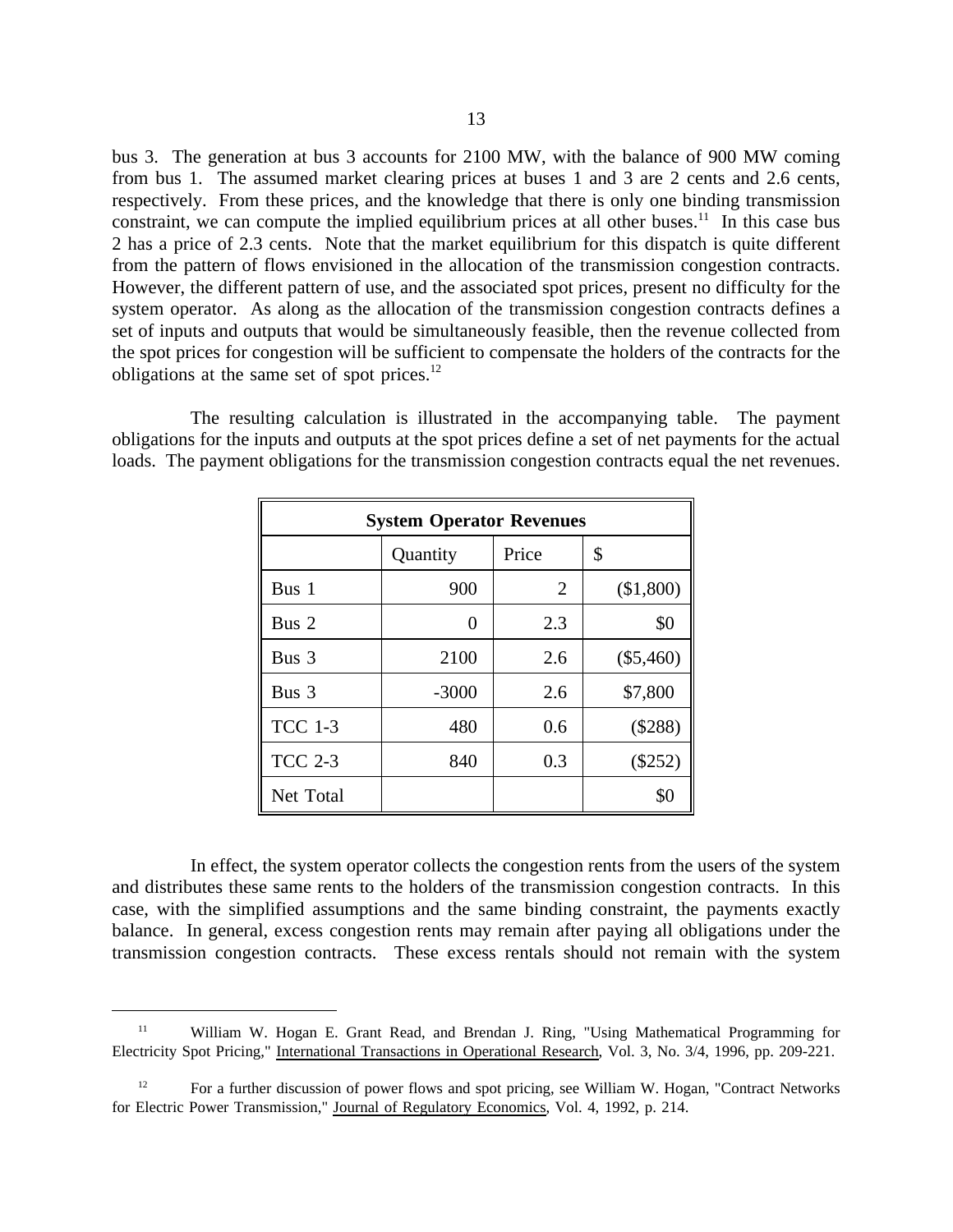operator, but could be distributed according to some sharing formula to those paying the fixed costs of the existing grid or along with the payments under transmission congestion contracts.<sup>13</sup> Many variants are possible, allowing great flexibility in developing and trading contracts. The contract network can allow great commercial flexibility while respecting the reality of the actual network in determining the locational prices.

When only the single generator and customer are involved, this sequence of exchanges under the two types of contracts may seem unnecessary. However, in a real network with many participants, the process would be far less obvious. There will be many possible transmission combinations between different locations. There is no single definition of transmission grid capacity, and it is only meaningful to ask if the configuration of allocated transmission flows is feasible. However, the net result would be the same. Short-run incentives at the margin follow the incentives of short-run opportunity costs, and long-run contracts operate to provide price hedges against specific quantities. The system operator coordinates the short-run market to provide economic dispatch. The system operator collects and pays according to the short-run marginal price at each location, and the system operator distributes the congestion rentals to the holders of transmission congestion contracts. Generators and customers make separate bilateral arrangements for generation contracts. Unlike with the generation contracts, the system operator's participation in coordinating administration of the transmission congestion contracts is necessary because of the network interactions, which make it impossible to link specific customers paying congestion costs with specific customer receiving congestion compensation. If a simple feasibility test is imposed on the transmission congestion contracts awarded to customers, the aggregate congestion payments received by the system operator will fund the congestion payment obligations under the transmission congestion contracts. Still, the congestion prices paid and received will be highly variable and load dependent. Only the system operator will have the necessary information to determine these changing prices, but the information will be readily available embedded in the spot market locational prices. The transmission congestion contracts define payment obligations that guarantee protection from changes in the congestion rentals.

**Equivalent Transmission Interpretations.** The transmission congestion contract can be recognized as equivalent to an advantageous form of point-to-point "physical" transmission right. Were it possible to define usage of the transmission system in terms of physical rights, it would be desirable that these rights have two features. First, they could not be withheld from the market to prevent others from using the transmission grid. Second, they would be perfectly tradable in a secondary market that would support full reconfiguration of the patterns of network use, at no transaction cost. This is impossible with any known system of physical transmission rights that parcel up the transmission grid. However, in a competitive electricity market with a bid-based economic dispatch, transmission congestion contracts are equivalent to just such perfectly tradable transmission rights.

With a competitive market and tradable physical transmission capacity reservations,

<sup>&</sup>lt;sup>13</sup> The allocation of excess congestion rentals is part of the specification of the transmission congestion contracts. Although important in practice, it would have little impact on the present analysis.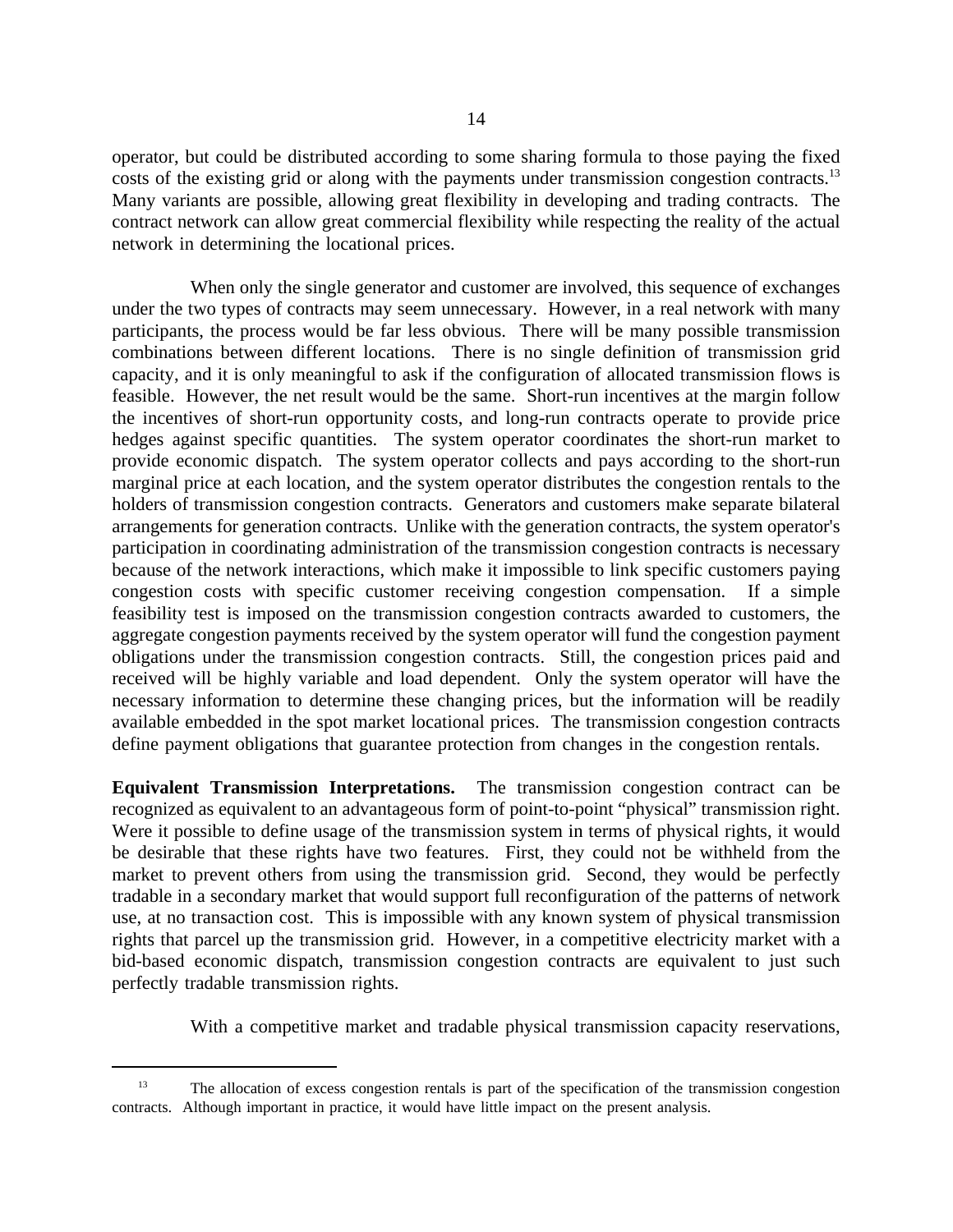any use of the system not matched by a reservation would be settled at opportunity cost prices determined by the final dispatch or actual use of the system. Trading of physical transmission capacity reservations must be coordinated through the system operator. Under competitive conditions, the price that would be paid for transmission capacity would be the opportunity cost, which is the same as the difference in the locational prices. If there



were no transaction costs, therefore, this physical perspective would be indistinguishable from the financial perspective of transmission congestion contracts based on the same opportunity cost.

The physical perspective may be more intuitive. The financial perspective with transmission congestion contracts as perfectly tradeable rights is easier to implement and has lower transaction costs. Hence, we can describe transmission congestion contracts either as financial contracts for congestion rents or as perfectly tradable point-to-point physical transmission rights. If the capacity for transmission congestion



contracts has been fully allocated, then the system operator will be simply a conduit for the distribution of the congestion rentals. The operator would have no incentive to increase congestion rentals: any increase in congestion payments would flow only to the holders of the transmission congestion contracts. The problem of supervising the dispatch monopoly would be greatly reduced. And through a combination of generation contracts and transmission congestion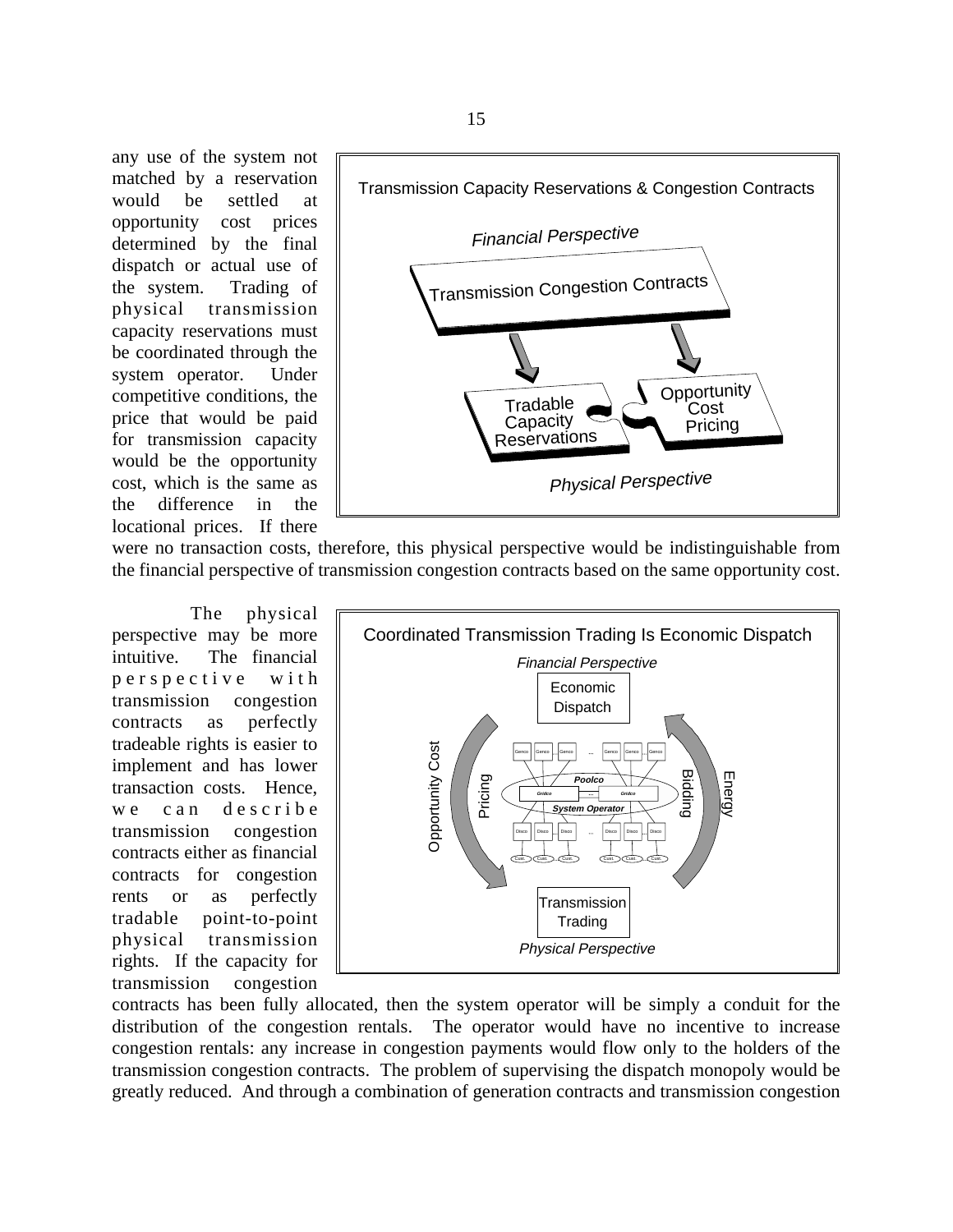contracts, participants in the electricity market can arrange price hedges that could provide the economic equivalent of a long-term contract for specific power delivered to a specific customer.

Further to the application of these ideas, locational marginal cost pricing lends itself to a natural decomposition. For example, even with loops in a network, market information could be transformed easily into a hub-and-spoke framework with locational price differences on a spoke defining the cost of moving to and from the local hub, and then between hubs. This would simplify without distorting the locational prices. As



shown in the figure, a contract network could develop that would be different from the real network, without affecting the meaning or interpretation of the locational prices.<sup>14</sup>

With market hubs, the participants would see the simplification of having a few locations that capture most of the price differences of long-distance transmission. Contracts could develop relative to the hubs.<sup>15</sup> The rest of the sometimes important difference in locational prices would appear in the cost of moving power to and from the local hub. Commercial connections in the network could follow a configuration convenient for contracting and trading. The separation of physical and financial flows would allow this flexibility.

The creation or elimination of hubs would require no intervention by regulators or the system operator. New hubs could arise as the market requires, or disappear when not important. A hub is simply a special node within a zone. The system operator still would work with the locational prices, but the market would decide on the degree of simplification needed. However, everyone would still be responsible for the opportunity cost of moving power to and from the local hub. There would be locational prices and this would avoid the substantial incentive

<sup>&</sup>lt;sup>14</sup> For further details on long-run transmission congestion contracts, see Scott M. Harvey, William W. Hogan and Susan L. Pope, "Transmission Capacity Reservations and Transmission Congestion Contracts," Harvard-Japan Project on Energy and the Environment, Harvard University, February 1997.

<sup>&</sup>lt;sup>15</sup> For a similar argument, see S. Walton and R. Tabors, "Zonal Transmission Pricing: Methodology and Preliminary Results form the WSCC," Electricity Journal, November 1996, pp. 40.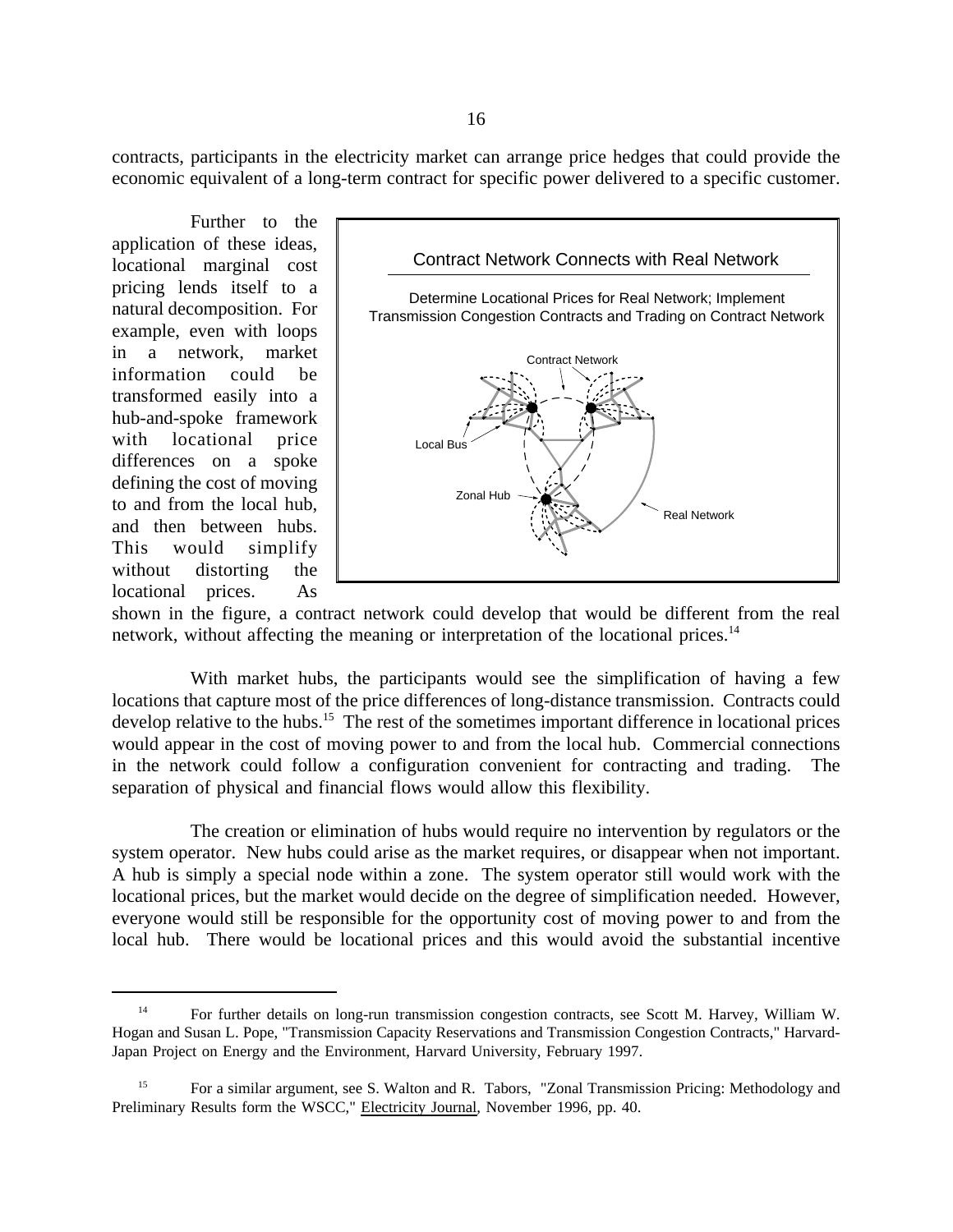problems of averaging prices. The hub-and-spoke approach appears to give most of the benefits attributed to zones without the costs, and it implies that the system operator works within a locational pricing framework.

A version of this hub-and-spoke system appeared in the discussions among market participants in the Pennsylvania-New jersey-Maryland (PJM) system in January 1998. Although the market participants could create hubs without the participation of the system operator, there was a popular request that the system operator identify and post hub prices. In order to reduce the price volatility that might be present in selecting a single location as a hub, the system operator responded to the request to create hubs consisting of a fixed-weight average of a number of underlying locations. Hence, purchases and sales at the hub are equivalent to a portfolio of purchases and sales at the underlying locations, with the portfolio composition in terms of the fixed weights. Likewise, transmission between any location and the hub is the equivalent of transmission between the given location and the portfolio of locations that make up the hub. The PJM system operator began posting prices for such hubs in the preliminary price reporting system that began operation in February 1998.<sup>16</sup> This system became operational in the beginning of April 1998. If the market participants find these hubs convenient, then contracts would be written using the composite hub prices as references, and futures contract could be constructed relative to the same spot-market hub prices. However, nothing limits the markets to the hubs selected by the system operator, and anyone is free to utilize another hub and organize trades relative to this hub price.

**Scheduling and Balancing.** Implementation of the short-run dispatch market could take many forms. In principle, the coordinated dispatch might be left to only the final hour, with all other commitments and trades developed through decentralized transactions, notifying the system operator of the schedules only in time to complete the final balancing. At the other extreme, with long lead times for changing the configuration of generation or the patterns of loads, it might be preferred to include unit commitment decisions over weeks or even longer periods.

In practice, most countries or regions adopt or recommended a procedure that falls somewhere in between these alternatives. The system operator accepts bids and nominations for scheduled dispatch, say for a day ahead, and determines an appropriate market clearing equilibrium and associated payment settlements. This schedule then defines a set of commitments for delivering and taking power in the short-run dispatch. In the event, the actual dispatch will differ from the scheduled commitments, and appropriate balancing settlements would be arranged.

These connected scheduling and balancing settlements present no major difficulties, but there are a few points that need clarification to maintain consistent payments and incentives. The basic schematic appears in the accompanying figure. Participants in the market submit scheduling bids for the day ahead for both supply and demand. These bids may include start up

<sup>&</sup>lt;sup>16</sup> The Internet address is "www.pjm.com/ferc/filings/19971231/lmp\_info.html".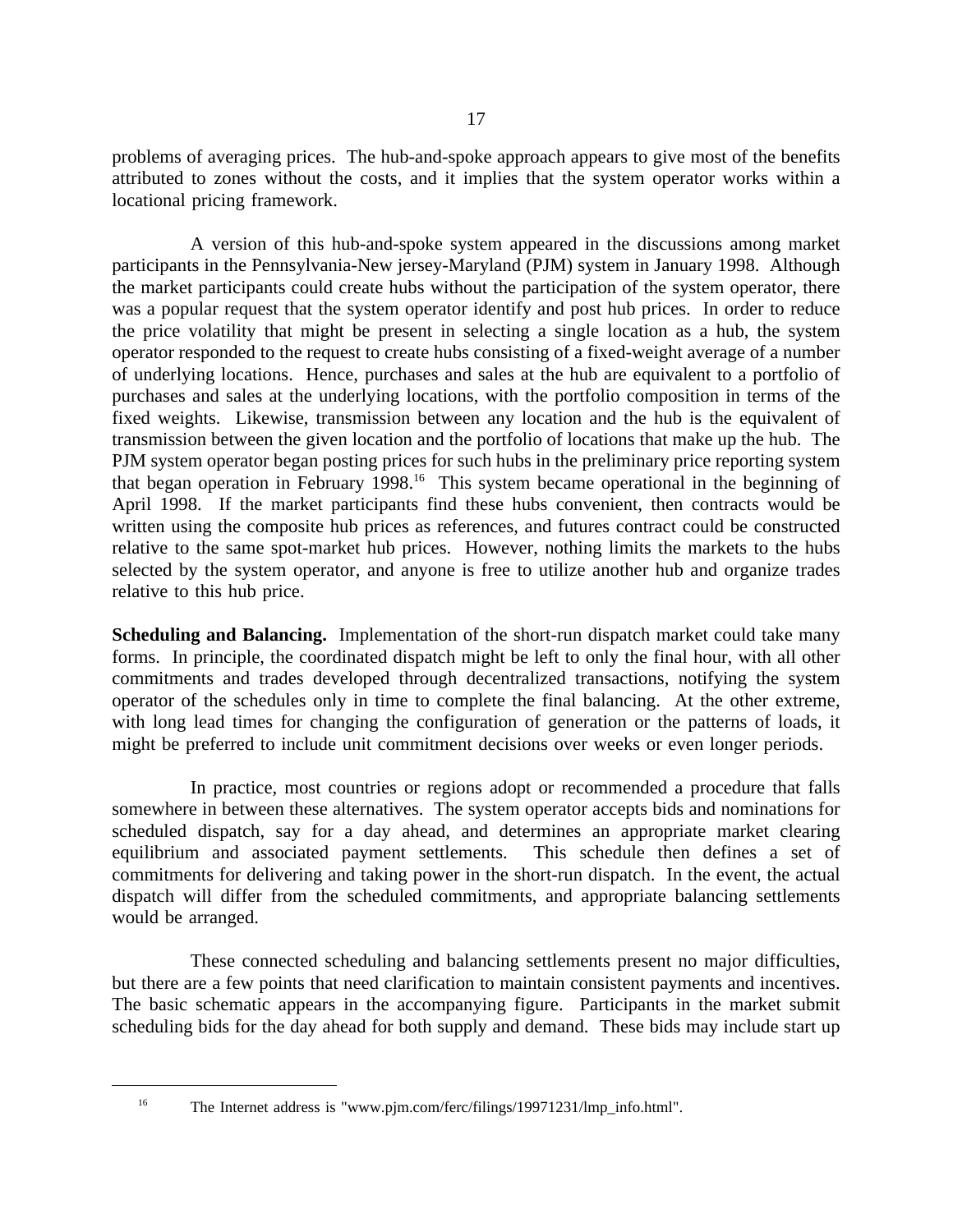costs, ramping rates and any of range of plant and load characteristics.<sup>17</sup> The system operator utilizes all this information to define a least-cost dispatch over the day that matches scheduled load and generation. The results is a set of market clearing prices (P) and quantities (Q) that define the schedule. In addition, the system operator arranges for any necessary reliability commitments, such as for spinning and standby reserves to meet any expected deviations in



load from the day ahead schedules.

The equilibrium prices and quantities differ by location and represent immediate firm commitments. Based on these commitments, payments would be made through a settlements process. Conceptually these settlements could occur the minute the schedule is determined; in practice, the settlements would occur after the fact. However, to preserve the consistency of the incentives and payments, the settlements must be based on the scheduling prices and quantities. These settlements will include payments under long-term transmission congestion contracts shown by the symbol "T" in the schematic. Holders of transmission congestion contracts would receive or pay the appropriate amounts of congestion cost differentials between locations for the contracted quantity under the transmission congestion contract. Under some fixed sharing rule, the transmission congestion contract holders, or the presumptive parties responsible for paying the fixed charges of the transmission grid, would also share in any excess congestion payments after settlement of the locational differences.

The schedule and the associated dispatch commitments (Q) would provide the reference point for the actual dispatch. In principle, bids in the scheduling market could be revised to create balancing bids for increments and decrements against the dispatch commitments. Again the system operator would find the least-cost dispatch, hour by hour, based on the actual conditions and the final balancing bids. The result would be an actual dispatch with associated equilibrium prices (p) and quantities (q). These prices and quantities would differ to a degree from the schedules, with the "imbalances" (q-Q) settled at the balancing price of "p". In this balancing settlements, the dispatch commitments are conceptually similar to the transmission

<sup>&</sup>lt;sup>17</sup> NGC Settlements Limited, An Introduction to the Pool Rules, Electricity Pool of England and Wales, April 1993.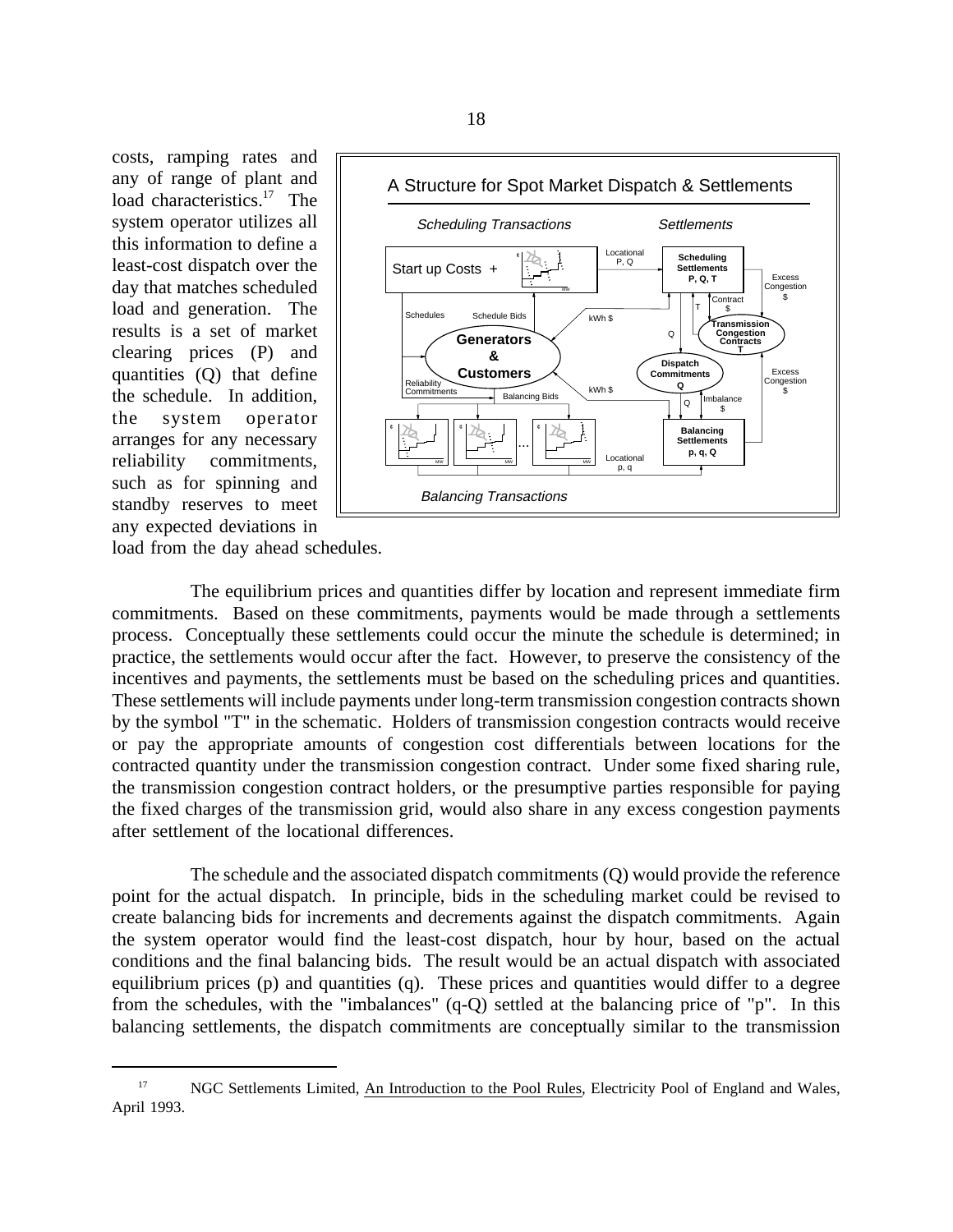congestion contracts that apply in the scheduling settlements. And just as for the transmission congestion contracts, after settling all the imbalances at the market clearing price "p", there could be some excess congestion payments that would be disbursed to the users and not kept by the system operator. In part, this excess would be used to reduce user payments for overhead and ancillary services, not shown in the schematic, or rebated again to those who bear the fixed costs of the grid.

The precise treatment of the excess congestion rentals is not important, other than to disburse them to the users and not the system operator in a way that creates no incentives for an inefficient dispatch. What is important, however, is to settle the scheduling markets and balancing markets with their own internally consistent prices  $(P, p)$  and quantities  $(Q, q)$ . This is required, for example, to avoid the initial over-the-day gaming problems created in England and Wales by settling based on scheduled prices (P) and actual quantities (q).

Long-Term Market Investment. Within the contract environment of the competitive electricity market, new investment occurs principally in generating plants, customer facilities and transmission expansions. In each case, corresponding contract-right opportunities appear that can be used to hedge the price uncertainty inherent in the operation of the competitive short-run market.

In the case of investment in new generating plants or consuming facilities, the process is straightforward. Under the competitive assumption, no single generator or customer is a large part of the market, there are no significant economies of scale, and there are no barriers to entry. Generators or customers can connect to the transmission grid at any point subject only to technical requirements defining the physical standards for hookup. If they choose, new customers or new generators have the option of relying solely on the short-run market, buying and selling power at the locational price determined as part of the half-hourly dispatch. The system operator makes no guarantees as to the price at the location. The system operator only guarantees open access to the pool at a price consistent with the equilibrium market. The investor takes all the business risk of generating or consuming power at an acceptable price.

If the generator or customer wants price certainty, then new generation contracts can be struck between a willing buyer and a willing seller. The complexity and reach of these contracts would be limited only by the needs of the market. Typically we expect a new generator to look for a customer who wants a price hedge, and for the generators to defer investing in new plant until sufficient long-term contracts with customers can be arranged to cover a sufficient portion of the required investment. The generation contracts could be with one or more customers and might involve a mix of fixed charges coupled with the obligations to compensate for price differences relative to the spot-market price. But the customer and generator would ultimately buy and sell power at their location at the half-hourly price.

If either party expects significant transmission congestion, then a transmission congestion contract would be indicated. If transmission congestion contracts are for sale between the two points, then a contract can be obtained from the holder(s) of existing rights. Or new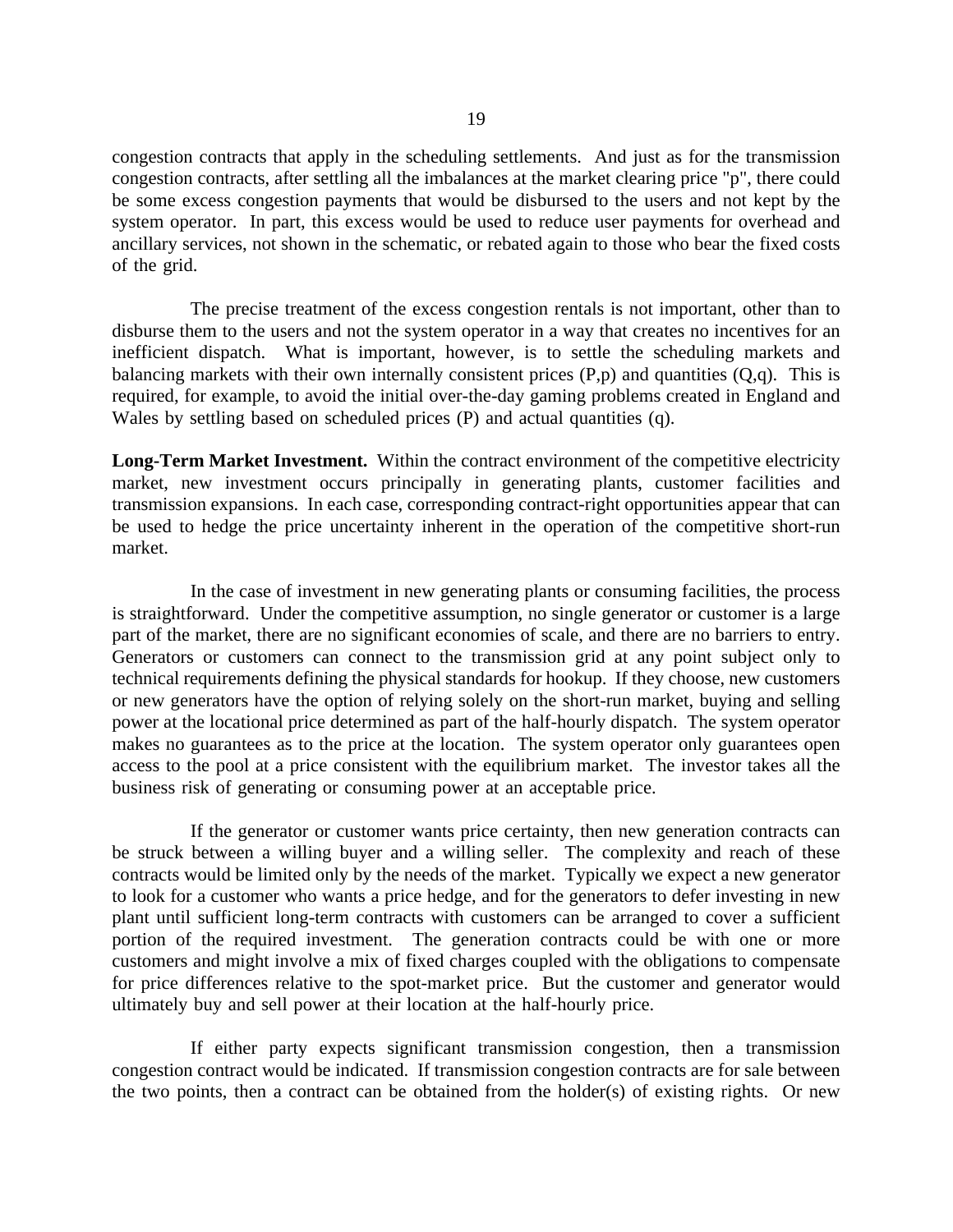investment can create new capacity that would support additional transmission congestion contracts. The system operator would participate in the process only to verify that the newly created transmission congestion contracts would be feasible and consistent with the obligation to preserve any existing set of transmission congestion contracts on the existing grid. Unlike the ambiguity in the traditional definition of transmission transfer capacity, there is a direct test to determine the feasibility of any new set of transmission congestion contracts for compensation–while protecting the existing rights–and the test is independent of the actual loads that may develop. Hence, incremental investments in the grid would be possible anywhere without requiring that everyone connected to the grid participate in the negotiations or agree to the allocation of the new transmission congestion contracts.

#### **Evaluating the Market Design**

The basic outline of a competitive market preserves certain features of the traditional system, such as reliability and economic dispatch. However, it changes other elements that are either unnecessary with opportunity cost pricing or are left to the choices of the market participants. A review of the prominent features sets the stage for a further discussion of transmission pricing and expansion issues.

**Security-Constrained Economic Dispatch.** Security-constrained economic dispatch is preserved in the competitive market based on coordinated dispatch with customer bids. The system operator manages this dispatch to protect against multiple contingencies and achieve the least-cost dispatch and determine the market-clearing locational prices based on short-run marginal costs. With many competitors on both the supply and demand side, implying there is no chance for any single player to affect the market price, and the resulting bidding incentives align the bids with opportunity costs. Hence the dispatch is the efficient economic dispatch in the short-run.

**Comparable Service.** In the unbundled competitive market, the regulatory obligation to define and require comparable service is limited to those services provided by the residual monopolies. With free entry in buying, brokering, billing, and so on, a competitive market can discipline and guide the selection and pricing of products and services in the competitive segments. The residual monopolies are the system dispatch and the lines. Here the principal services are in providing full participation in the dispatch and connections to the wires. Once this access is available, the customers and suppliers can compete in the competitive segments of the market. Since there is a separation of the regulated monopoly function from all other services, there is little difficulty in defining or enforcing comparability.

Of course, comparability does not mean that all services or all prices are the same. For example, customers are at different locations and purchase or supply power at different times. Each of these – different locations and different times – leads to different marginal costs that should be reflected in competitive prices. Price differences do not imply undue discrimination; price differences imply only the discrimination inherent in marginal costs.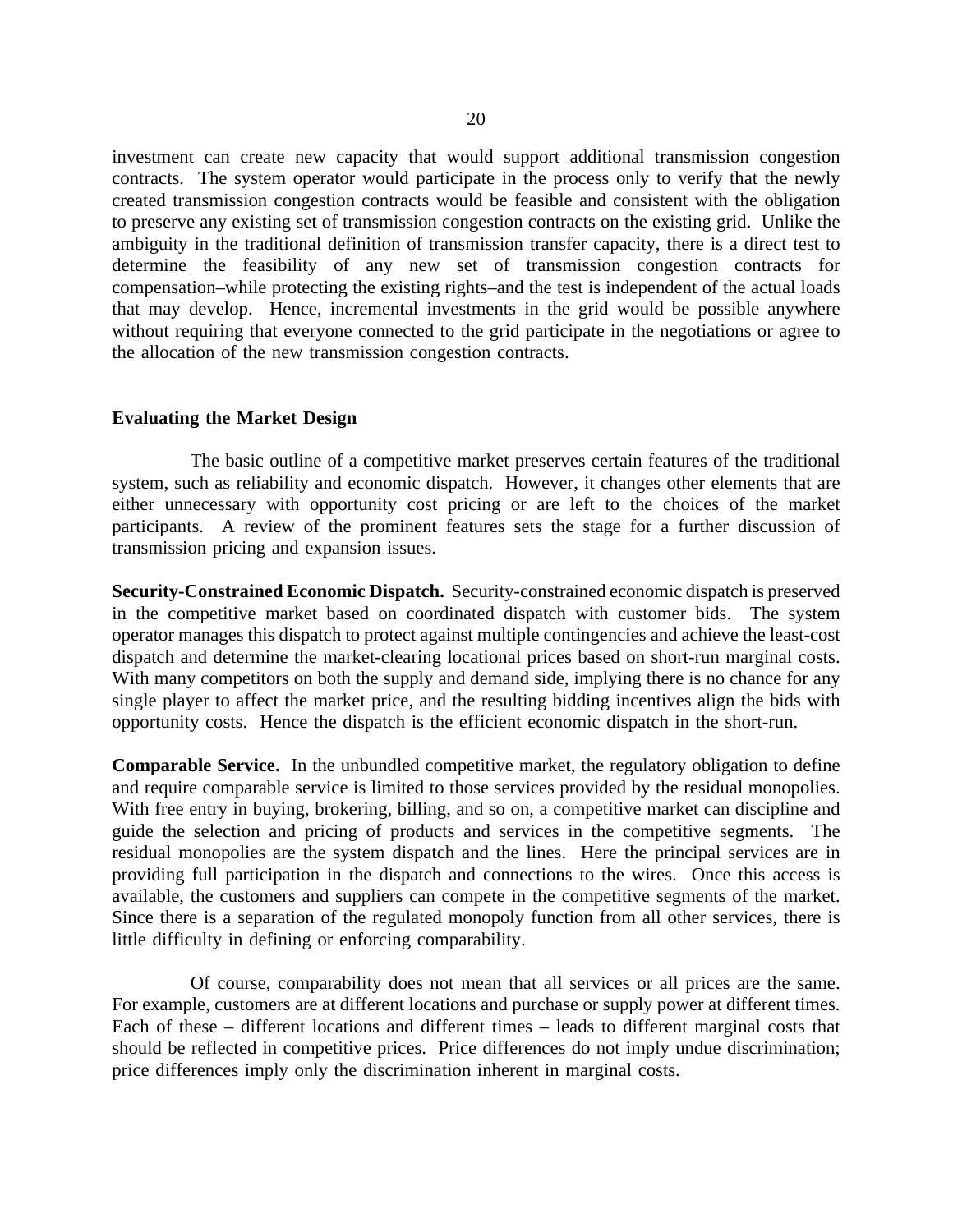**Obligation to Serve.** Under a competitive market design, the obligation to serve differs dramatically from the traditional regulatory regime. In the case of regulated, average-cost pricing and service, central decision makers must make the choices that provide the appropriate balance of supply and demand. Most notably, the electric utility is obliged to serve the customer at the average cost of supply, even though the marginal cost of meeting that demand may be different and perhaps much higher than the average cost. With the marginal cost greater than the average price, it is necessary to impose a legal obligation to make sure that the demand will be met.

In the competitive market, however, with customers paying the marginal cost of electricity, there is no imbalance at the margin. With the proper definition of marginal cost, any customer can have as much or as little electricity as demanded at that price. Hence, there is no necessity to impose an obligation on an electric utility to provide electricity or any other service available in the competitive spheres of the market. In these competitive domains, where customers have choices and pay marginal costs, the market balances supply and demand.

The only requirement for an obligation to serve, therefore, arises in the noncompetitive, regulated portion of the market. Here the obligation to serve takes on a special and restricted meaning to accept and include as part of the dispatch pool all parties on a comparable basis, and to allow these parties to buy and sell power at locational marginal-cost prices in the pool. For the line owners, the obligation is to connect customers and negotiate in good faith any requested enhancements of "wires" capacity with appropriate creation of new transmission congestion contracts. The regulated segments have no obligation to review or be responsible for resulting investments or their subsequent economic consequences.

**Security Concerns and Capacity Reserves.** Secure economic dispatch coordinated through the system operator respects the current contingency limits on power flows and generation limits. In the short-run, the effect of security constraints in the system is to limit transmission and force out-of-merit generation which gives rise to short-run congestion costs. These short-run marginal costs are the true opportunity costs of "security," and in the competitive market customers face these opportunity costs. In the long-run, investment in the grid is undertaken when customers find it economic to reduce these congestion costs and the cost of losses. In this sense, evolution of the grid would be determined by the market. Since all demand is always met, at the short-run locational marginal cost, there is no non-price curtailment of demand and no need to build excess capacity to provide a reserve margin. There may be high prices at times, and price will rise until demand can be met at marginal cost. But there is no separate or additional security or reliability problem. Hence, security in the short-run is maintained through the security constrained dispatch, and security in the long-run is priced and provided through the market for long-run investments to increase generation and transmission capacity.

**Firm versus Interruptible Transmission and Generation.** Firm versus interruptible service is another traditional institution that evolved of necessity in the world of average-cost pricing. When not all demand could be met, there was a value in distinguishing between "interruptible" uses that were of lower value and "firm" uses that were of higher value. In the competitive market, this distinction vanishes in the short run. At the margin, all uses are equally firm or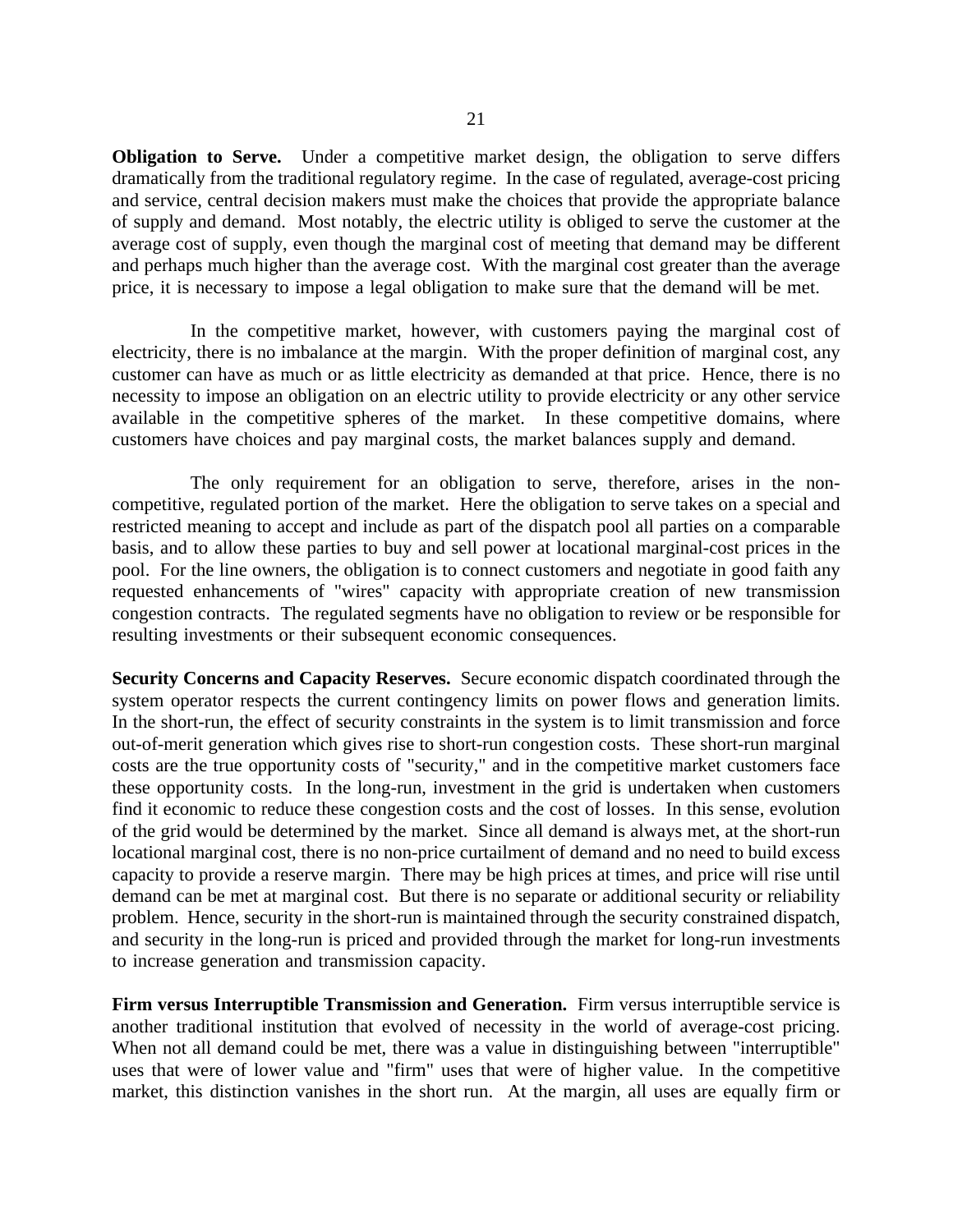interruptible. If the customer or supplier is just indifferent at the margin, then a change in price leads naturally to some change in supply or demand. There is no obligation to serve, no long-run required capacity margin, and no distinction between different types of demand or supply.

The protection that came traditionally from "firm" rights reappears in the competitive market in long-run contracts for compensation for price differences. The compensation arises either for marginal generation costs or for transmission congestion. In the case of generation costs, the "firm" compensation contracts can be arranged independently through negotiations between buyers and sellers. In the case of transmission congestion, long-run contracts can be arranged through investment in the grid with congestion compensation administered by system operator.

**Opportunity Cost.** Under traditional regulatory rules, it is difficult to define and utilize concepts such as opportunity cost and incremental cost. Especially in the case of transmission investments, where economies of scale and network interactions loom large, there may be no satisfactory definition of long-run variants of these concepts. At a minimum, application of these ideas appears to require analyses of supply and demand conditions over a horizon of years or decades, to evaluate alternative possible uses of the transmission grid and long-term power exchanges. Given the complexities of network interactions, such analyses imply requirements for long-run forecasts of both the timing and the location of supply and demand for power.

Someone may prepare such forecasts, but the competitive market model moves this responsibility from the central planner and the regulator to the customer preparing to make an investment. The only "opportunity" cost arising with any form of regulatory supervision is in the system operator calculation of the short-run locational marginal cost of power. And the regulator needs only supervise the process to guarantee the integrity of pool operations as they unfold and the availability of information for customers to analyze the market. In the absence of market failure, there is no need for the regulator to prepare or endorse forecasts of future opportunity costs. These risks are left to the customers to absorb in the market place. If the customer anticipates a market with high short-run opportunity costs, the customer can purchase existing contracts or invest to create new contracts that provide compensation for and protection from changing and volatile short-run opportunity costs. But the benefits and the risks remain with the customers; the regulator's only guarantee is that the customer will have access to the competitive market at the short-run market price.

**Two-Part Prices.** There are substantial economies of scale in transmission expansion.<sup>18</sup> The total

<sup>&</sup>lt;sup>18</sup> Ross Baldick and Edward Kahn, "Network Costs and the Regulation of Wholesale Competition in Electric Power," Journal of Regulatory Economics, Vol. 5, 1993, pp. 37-384. The problems created by economies of scale are addressed in the context of transmission pricing in the New Zealand by E. G. Read and D. P. M. Sell, "Pricing and Operation of Transmission Services: Short Run Aspects," Report to Trans Power, Canterbury University and Arthur Young, New Zealand, October 1988; E. G. Read, "Pricing of Transmission Services: Long Run Aspects," Report to Trans Power, Canterbury University, New Zealand, October 1988; E. G. Read and D. P. M. Sell, "A Framework for Transmission Pricing," Report to Trans Power, Arthur Young, New Zealand, December 1988.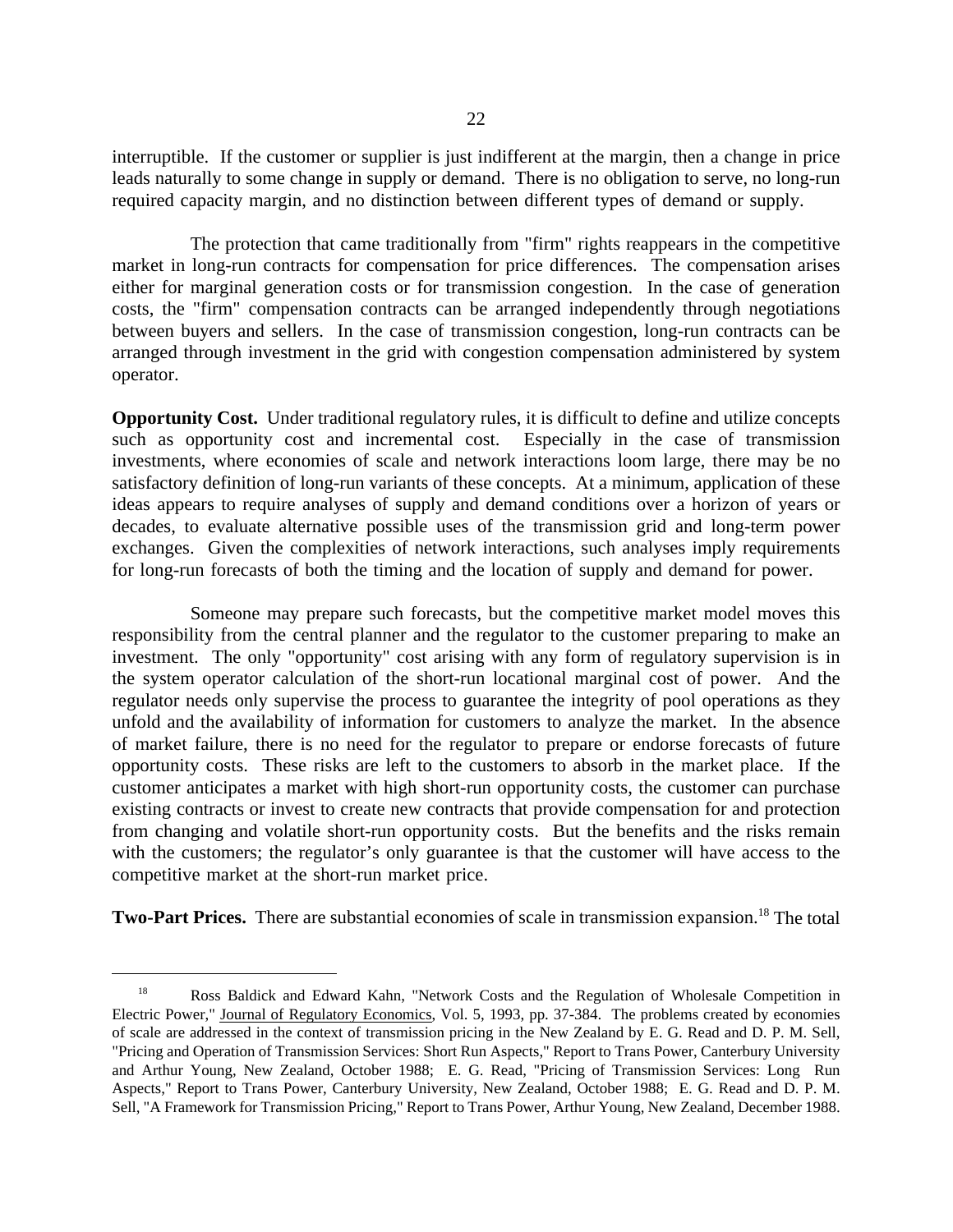congestion revenue from transmission usage charges, therefore, generally would be less than the cost of the grid. This means that transmission pricing cannot rely solely on congestion payments to recover the full costs of the existing transmission grid. The incentive of avoiding future congestion payments may prompt transmission investment, but the ex post congestion payments could be lower after the investment. Hence, the competitive market model outline here relies on pricing according to two-part prices including a fixed and variable charge. This approach contrasts with the alternative of a one-part transmission charge with a single price based on usage. Application of two-part prices is especially apt in the case of transmission, where it is difficult to produce an acceptable definition of use that is tied to any subset of the network. Any attempt to recover all or some of the fixed costs of the network based on variable charges confronts the problem of defining who is using which facility, and why. In a free-flowing electrical transmission grid, power may flow in ways that are beyond the control or intent of the user. And if as can be the case, the short-run opportunity costs are significantly different than some pro-rata allocation of the long-run capital costs, a one-part tariff that averages fixed costs along with variable costs can produce inefficient incentives and contentious debate over complex and changing allocations. However, in the competitive market model outlined here these problems for transmission are handled through the effective application of a two-part price. Short-run variable costs of transmission use are paid through the automatic pricing of the pool operations. Long-run fixed charges are agreed to under contract as part of the process of deciding on new investments in the grid.

**Secondary Markets.** Availability of a secondary market is essential in maintaining price efficiency for long-lived assets under changing conditions. The existence of such a secondary market, with the freedom to trade, is usually sufficient to guarantee workably efficient prices. The initial allocation of asset rights is important, as a matter of the distribution of wealth, but once allocated the market will operate to determine the opportunity value of assets.

In the competitive market model, there is an active secondary market. The principal long-run assets that can be traded are the unregulated facilities and contracts for compensation. Facilities such as generating plants can be bought and sold in the market for whatever price can be negotiated between willing buyer and seller. The same applies to trade in any long-run contracts for price differences that have developed between generators and customers. These trades take place without regulatory oversight, or even knowledge, as the market responds to changing conditions and customer preferences.

The only secondary market that requires central participation, if not regulatory oversight, is the market for trades in transmission congestion contracts. Although in principle this too could evolve as an arms-length market without participation by the system operator, other information economies may require participation by the transmission entities. In particular, the physical "terms-of-trade" between two transmission congestion contracts are far from obvious. It may well be that 100 MW between locations A and B could be exchanged for 200 MW between C and D, or 150 MW between E and F. The network interactions are nonlinear, and only the central dispatch operator has the information required to know which exchanges are feasible.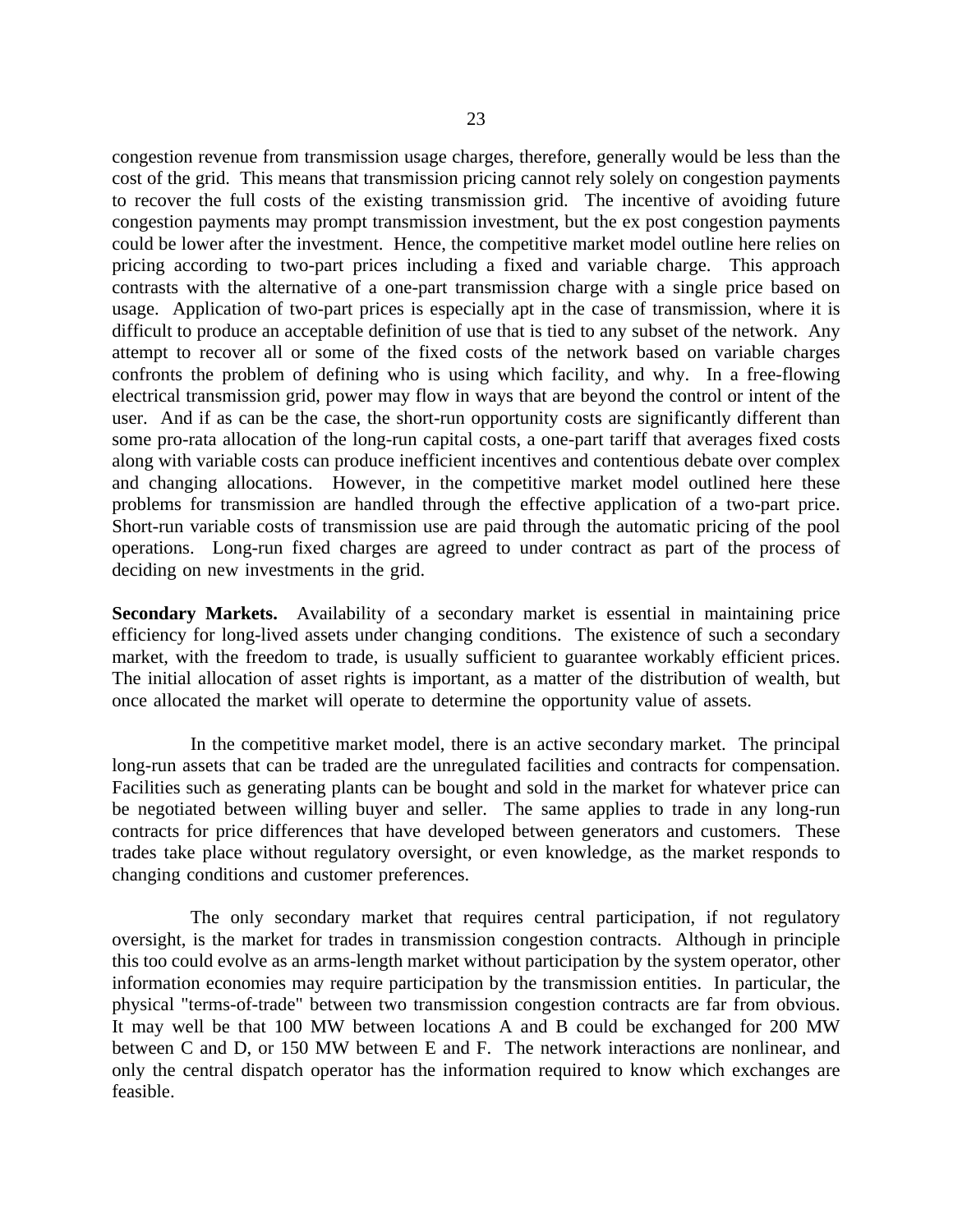**Other Features.** The list of additional features could be expanded much further, and the pricing model compared. Problems of free-riders remain in any system that includes the inescapable economies of scale of transmission expansion. If there is market power in generation or load, then the dispatch and transmission pricing model can be manipulated by the dominant player; however, the problems here are no more severe than in any other system that includes market power. To a limited extent, the use of locational prices and transmission congestion contracts can help mitigate market power and reduce incentives for inefficient investment. In addition, the competitive model does nothing in itself to internalize environmental externalities or facilitate other social policies.

### **ALLOCATING TRANSMISSION BENEFITS AND COSTS**

The economies of scale and scope in transmission construction present a number of issues in long-run transmission pricing. Transmission investments and upgrades tend to come in large increments that can have a significant effect on market prices. The facilities are capital intensive, require long investment lead times, and are long lived. Any change in the configuration of the transmission grid can alter the extensive network interactions, thereby affecting virtually all users of the transmission grid. Furthermore, most of the costs for the existing transmission system are sunk. Hence, there is a marked difference between the problems of determining the allocation of the costs for the existing system and the task of defining the allocation for system expansion.

The incentive for transmission investment would come from those who did not already have transmission congestion contracts. These market participants would be relying on the spot market. When the anticipated congestion cost and losses become large enough, there would be an economic motivation for investing in transmission. However, the motivation for the investment assumes, at a minimum, that those making the investment would then reduce the cost of the losses and avoid the corresponding congestion payments.

The discussion of the economics of competitive electricity markets emphasizes the importance of defining and allocating benefits of the transmission grid. If there is no method to allocate the benefits of transmission, the strong network interactions exacerbate the difficulty of allocating costs. Without some form of transmission rights, there could be substantial incentives to shift costs to others (i.e., free-riding), it would be difficult to define a standard of performance for transmission providers, and the normal operation of market principles would founder because of the lack of property rights. By contrast, where it is possible to define the equivalent of property rights, free-riding and these difficult allocation problems could be substantially reduced, if not eliminated.

Consider the allocation of the costs for short radial connections from plant to a nearby transmission grid. In the simplest of cases, when connecting a single generator or a single customer, the benefits of the connection seem clear. The benefits would accrue to the facility connected to the grid, and the costs would naturally be allocated to the same facility. The close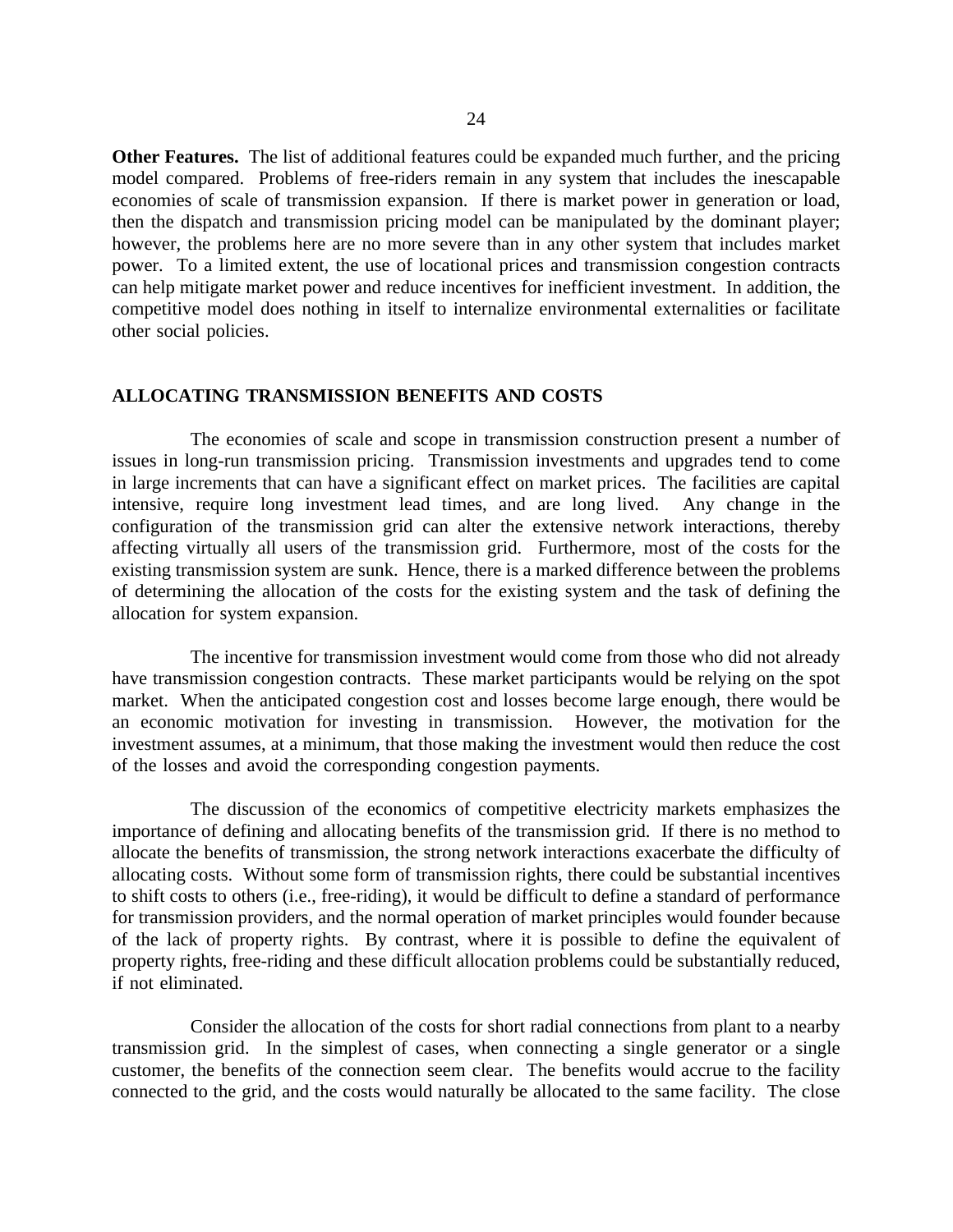match between benefits and costs would allow for investment charges that would be consistent with operation of a market. It is for this reason that transmission pricing often treats such investments separately.

When we turn from simple radial connections to the main transmission grid, however, the obvious allocation of costs and benefits is no longer available. This is closely related to the complicating fact of network interactions that make it difficult or impossible to define the total capacity of a network. The simple reality is that in any sufficiently interconnected network, it is not possible to define the capacity of the network without also defining the pattern of usage. Except for truly radial systems, transmission congestion can change the capacity of the grid depending on the configuration of load and generation.

This difficulty in defining the capacity of the grid without specifying the pattern of use does not mean that no definition of capacity or property rights would be available. For example, it is always possible to test easily to determine if a particular pattern of usage of the transmission grid would be within the security constrained dispatch limits dictated by the requirements of reliable operation. The system operator makes just such judgments on a regular basis, with an affirmative conclusion implicit in every dispatch. Hence, it would be legitimate to define any feasible pattern of system use as within the capacity of the system, and the associated input levels could be defined as transmission rights. With these hypothetical property rights, we would be closer to a method for allocating the benefits of transmission grid to support the allocation of the costs.

One difficulty of this approach in terms of physical property rights would be in the constant need to redefine and reconfigure transmission usage to conform to the actual load patterns. In effect, we would like those who have paid for transmission property rights to be able to sell those rights in a secondary market to support the actual dispatch. Were this possible, many of the most perverse incentives and logical puzzles in transmission pricing would be removed. With well-defined, tradable property rights, the transmission regime could operate more according to market principles. However, a literal system of physical rights traded to match actual use would be impractical as a means to control system dispatch.

This is where the transmission congestion contracts fit into the long-run picture. A transmission congestion contract provides payment equal to the congestion price differential between two locations. These financial contracts are equivalent to perfectly tradable transmission rights. Hence, these transmission congestion contracts can be the embodiment of the benefits of transmission investment. Ownership of the transmission congestion contract can be defined as the benefit that comes with paying for transmission investment. The transmission congestion contract provides a perfect hedge against changes in the transmission usage charges arising in the form of congestion costs. The transmission congestion contract internalizes the complicated network interactions, and allows the market to operate with simple point-to-point arrangements that act like property rights.

In some cases, the transmission congestion contracts alone could support market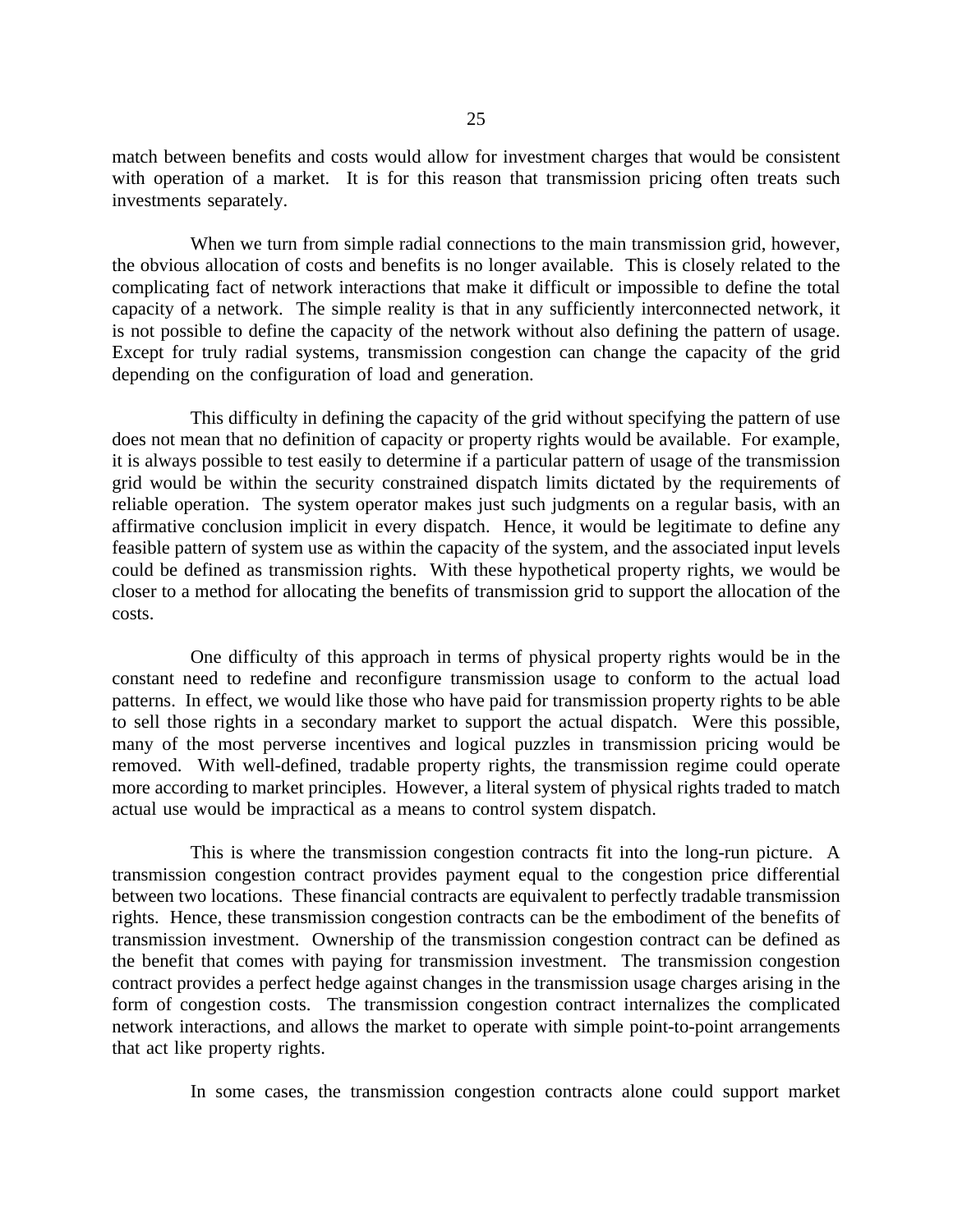decisions for transmission investment. Faced with transmission congestion and persistent differences in locational prices, market participants could come forward to negotiate a contract for transmission expansion. In exchange for a long-term agreement to pay the costs of the expansion, they would receive a set of transmission congestion contracts that would reflect the incremental transfer capability created by the investment. In general, there would be no unique set of potential transmission congestion contracts, as many patterns of increased flow could be accommodated by the incremental investment. However, the participants would agree on the preferred collection of new transmission congestion contracts, and the assignment of both the costs and the benefits would be established by contract before the investment was made. The system operator would participate to certify the feasibility of the incremental transmission congestion contracts in combination with any other existing rights. The transmission provider would build the transmission enhancement, the customer would pay the investment costs as dictated by the contract, and the system operator would administer the transmission congestion contracts providing the hedge against congestion costs.

The transmission congestion contracts could also provide the definition of the future obligations of the transmission provider. Absent some later change in the explicit contracts, the obligation of the transmission provider would be to maintain the feasibility of the collection of transmission congestion contracts. This could be achieved either by literally maintaining the wires and other facilities to preserve the feasibility of the power flows as specified in the contracts, or by assuming the financial responsibility to make up any payment deficits under the transmission congestion contracts. Hence, the set of transmission congestion contracts could serve as the cornerstone for an incentive pricing scheme for the transmission provider.

If there were no market power present, the value of the opportunity costs under the transmission congestion contracts would define the opportunity costs of any reduction of system capacity. This would set a framework for any payment obligations by the transmission provider. In the presence of market power in generation or load, including the important special case of a radial connection for a single entity, the transmission congestion contract obligation could be adapted to specify obligations of the transmission provider. For example, in case of the loss of a radial line, there would be no observed market clearing price at the plant to define the opportunity cost of the reduced capacity caused by a line outage. However, in the context of a spot market, a pattern of bids from previous periods might establish a workable estimate of the incremental cost of the plant. The difference relative to the grid price at the point of connection could be used as the estimate of the opportunity cost in the rare event of line outage. In this case, the opportunity cost estimate would serve as the implied obligation under the transmission congestion contract. The typical contract might include some limited periods or maximum payments to account for normal outages and maintenance, with any excess payments resting in whole or in part as the responsibility of the transmission provider.

In circumstances with multiple owners of the transmission grid and substantial parallel flows, there would be a requirement to define a sharing mechanism of responsibility among the transmission providers. In the case of a significantly interconnected system, the capacity on one part of the system could affect the capacity everywhere, and not all transmission providers would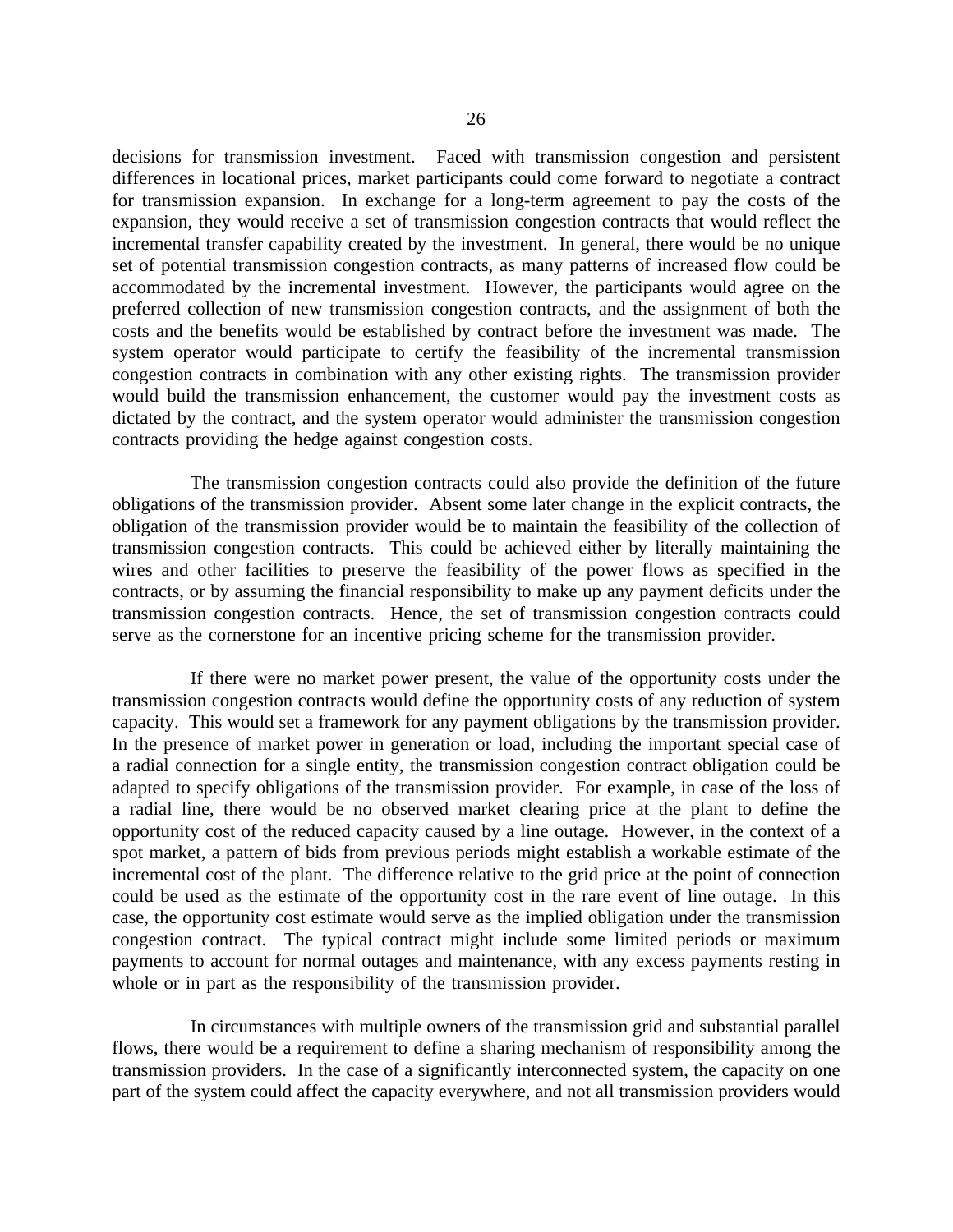be able to control these impacts. This allocation of responsibility would be similar to the joint cost allocation problem, for which a number of practical solutions would be available.

This contract network approach with spot market locational prices and transmission congestion contracts is a "conforming" pricing proposal under the FERC criteria. The transmission grid owner receives embedded costs for the existing grid or investment costs for new increments. The payment for the existing grid or new grid investments can be cost based according to traditional regulation, or allowed to adjust to market prices. Those paying the regulated fixed charges for transmission receive the transmission congestion contracts.

The spot market participants pay locational prices which include transmission opportunity costs. The difference in locational spot prices defines the opportunity cost of shortterm transmission usage. Everyone has access to use the grid and pays the transmission opportunity cost. The transmission congestion contract holders receive the congestion payments. Through the settlement payments, the system operator collects the congestion payments from the system users and disburses the congestion payments to the holders of the transmission congestion contracts. The system operator keeps nothing; the grid owner receives the regulated fixed charges; the transmission congestion contract holder receives compensation for out-of-merit dispatch costs; and the transmission user pays the true opportunity cost.

# **NETWORK EXTERNALITIES AND INVESTMENT INCENTIVES**

Complete reliance on market incentives for transmission investment would be unlikely as a practical matter and is subject to a number of theoretical deficiencies. The tradeoff will be between imperfect markets and imperfect regulation. The existence of a viable system of longterm transmission congestion contracts changes the balance, however, to rely more on market forces.

# **Economies of Scale and Free-Rider Effects**

The locational opportunity cost pricing system would not pay for the grid. The fixed charges of the grid reflect investments that, in principle, have been made to avoid paying the opportunity costs of congestion, losses, and more expensive generation. Typically, because of economies of scale and scope, the fixed charges would be greater than the congestion opportunity costs after the investment was made. It follows that fixed cost recovery for grid investments would be through a combination of access charges and long-term contracts. The transmission congestion contracts would be the embodiment of the long-term guarantee that would be obtained in exchange for the fixed charge payments. Transmission congestion contracts would provide a way to untangle the network and convert short-run opportunity cost prices into long-term transmission arrangements.

This happy resolution of the puzzle of transmission expansion and pricing through voluntary market forces alone is subject to at least two other important caveats. First, there still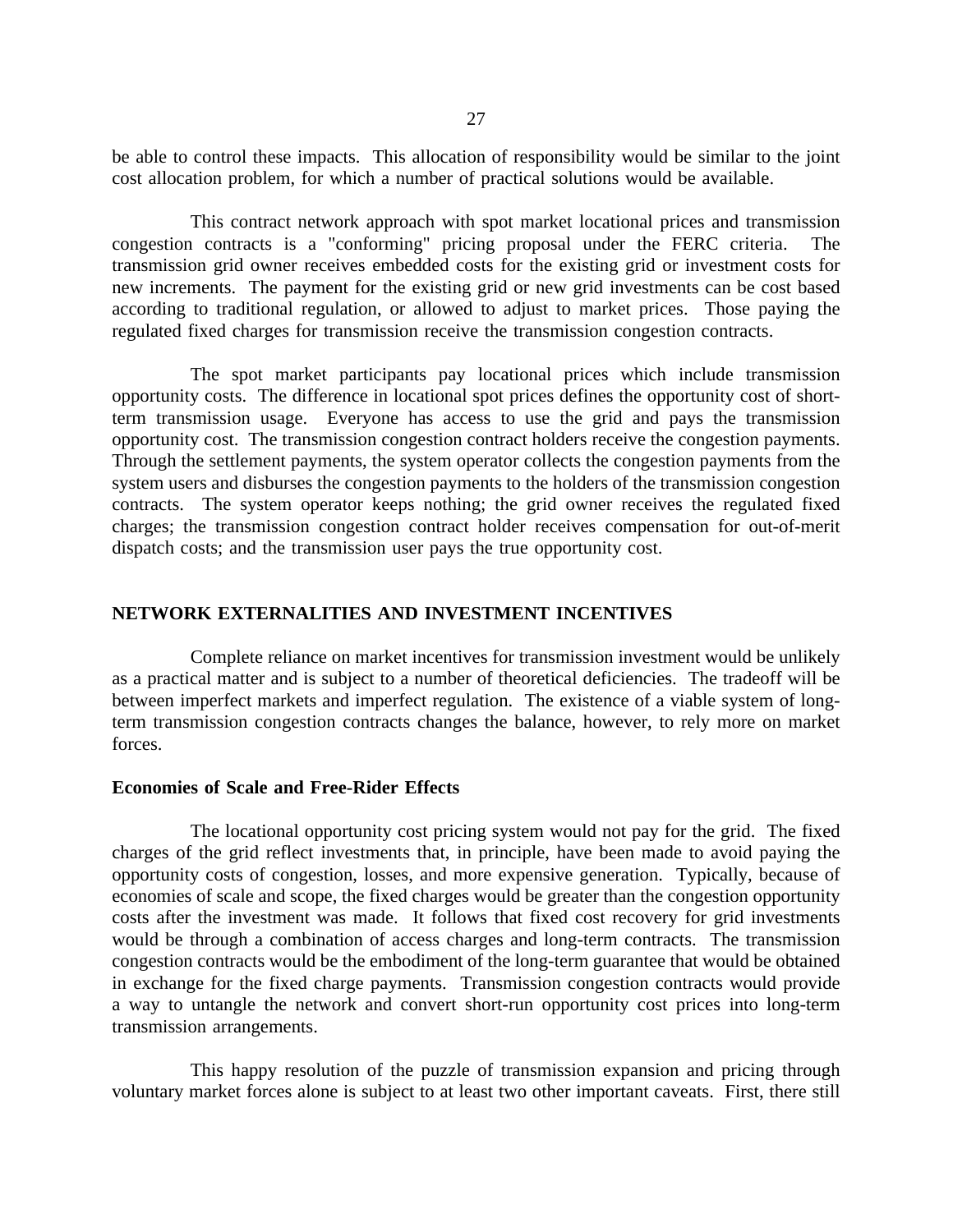may be market failures even with the definition of a workable set of equivalent property rights. For example, with many small market participants, each benefiting a little from a large transmission investment, the temptation to free-ride on the economies of scale and scope may create a kind of prisoner's dilemma. Everyone would be better off sharing in the investment, but the temptation to free ride and avoid paying for the expense may overcome any ability to form a consortium or negotiate a contract. It may be that the investment could not go forward in a timely manner, at the right scale, or at all, without some entity that can mandate payment of the  $costs<sup>19</sup>$  In this case, however, the task should be simplified by the ability to simultaneously allocate the benefits in the form of a share of the transmission congestion contracts. The market could take care of many, perhaps most, investments, and the regulatory option would be easier to implement when needed.

Second, operation of voluntary market forces would have little sway in the allocation of the costs for an existing transmission grid that already provides open access. The costs are sunk, and typically the sunk costs of the wires exceed the transmission congestion opportunity costs of using the grid. This is due, in large part, to the effects of the economies of scale. Hence, given the choice of paying the sunk costs but avoiding the congestion costs, versus avoiding the sunk costs while using the system and paying the continuing cost of congestion, most users would prefer the latter. If the sunk costs are to be recovered in prospective payments, therefore, there must be some form of requirement to pay these costs as a condition for using the grid. The resulting access charges would be the functional equivalent of the contract payments for new investment.

The need for access charges would not dictate the form of the charges. From an efficiency perspective, the preference would be to divorce the charge from usage levels, such as through a meter connection charge. In practice, the access charge might be collected proportional to usage, but in this case it should be at the last point of connection in order to minimize perverse incentives for inefficient bypass to avoid paying for sunk costs.

Assignment of the access charges could be simplified by the simultaneous allocation of the benefits of the existing grid through the award of transmission congestion contracts. One approach might be to award the initial ownership of the contract along with a long-term obligation to pay the access charges. Another possibility would be to auction the transmission congestion contracts and apply the revenues to reduce the required payment for the transmission grid. The remaining costs would be collected as access charges for all users of the grid. In effect, these access charges would pay for the assets of the grid in a system allowing open access for full use of the system. Everyone who used the system would pay the transmission usage charge for congestion, the second part of a two-part tariff, and the holders of transmission congestion contracts would have the transmission hedge.

<sup>&</sup>lt;sup>19</sup> This situation appears to be what is described often as investments for reliability. However, with price responsive demand and security constrained economic dispatch, there is in principle no difference in reliability. The only difference created by the investment would be in the economic benefits of the actual dispatch.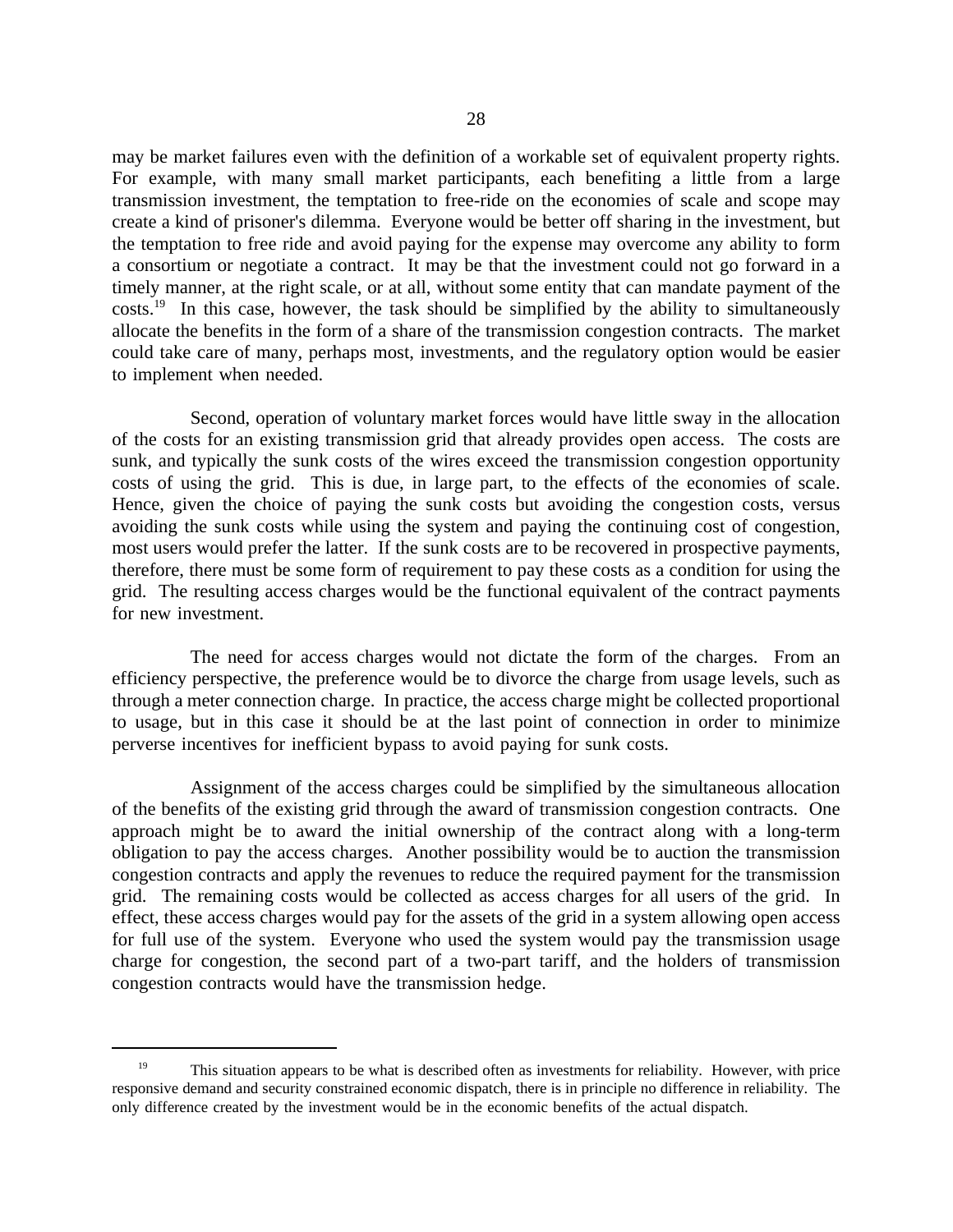Allocation of embedded costs and transmission rights for the existing system presents a major transitional challenge. However, this challenge must be met. To support a competitive market, and to meet the test of comparability, the old implicit allocations of rights must be made explicit. There will be many issues to resolve in this transition, and many ways to allocate costs and benefits without distorting the market. Looking forward, however, the market framework would condition system expansion decisions.

Grid expansion and pricing would continue to present a need for regulatory oversight, but the existence of workable transmission congestion contracts would substantially simplify transmission investment decisions. The users of the system who are buying and selling electricity without a complete hedge through transmission congestion contracts would face the short-term market clearing price. In the face of transmission congestion, the locational prices provide the proper incentive for investment in transmission facilities. Investments should be made when justified by the savings in congestion costs. Those who are prepared to make the investment would obtain the associated transmission congestion contracts. The role of regulators, therefore, would be to review requests for transmission expansion, examine the compatibility with the companion request for new transmission contracts, and ensure an open process for all to join in developing combined transmission investments recognizing the interactions in the network. The regulator would be responsible for enforcing a requirement for existing transmission facility owners to support expansions and reinforcements at a traditional regulated cost that recovered the incremental investment, and then to assign the corresponding transmission contracts. If no coalition of grid users were able to agree to pay for a grid expansion that appears to be beneficial for the system as a whole, any interested party could propose a project and an allocation of its costs among those grid users who would benefit. Regulatory procedures, similar to those used now, would determine whether the project should go forward and how its costs should be allocated to those expected to benefit from the effect on future locational pool prices, with the payers granted rights to compensation to assure that future congestion does not rob them of the benefits they are paying for. $20$ 

The transmission congestion contracts, once created, would no longer need any special regulation. Although investments in the transmission grid would by lumpy and would require the cooperation of the owners of existing facilities, the transmission congestion contracts would be divisible and freely tradable in a secondary market. This secondary market would provide a ready source of transmission hedges that would serve as an alternative to system expansion. The price of the transmission contracts should never rise above the long-term expected congestion opportunity costs or the cost of incremental expansion of the grid. In this way, the unregulated market for transmission congestion contracts would emulate the broad outlines of FERC's pricing policy. Transmission contracts would be obtained at the lesser of opportunity costs or incremental costs. Holders of existing transmission rights, converted into the appropriate transmission congestion contracts, would pay embedded costs but not opportunity costs. Those using the transmission grid without holding transmission congestion contracts would pay

<sup>20</sup> D. Garber, W. Hogan, L. Ruff, "An Efficient Electricity Market: Using a Pool to Support *Real* Competition," The Electricity Journal, Vol. 7, No. 7, September 1994, pp. 48-60.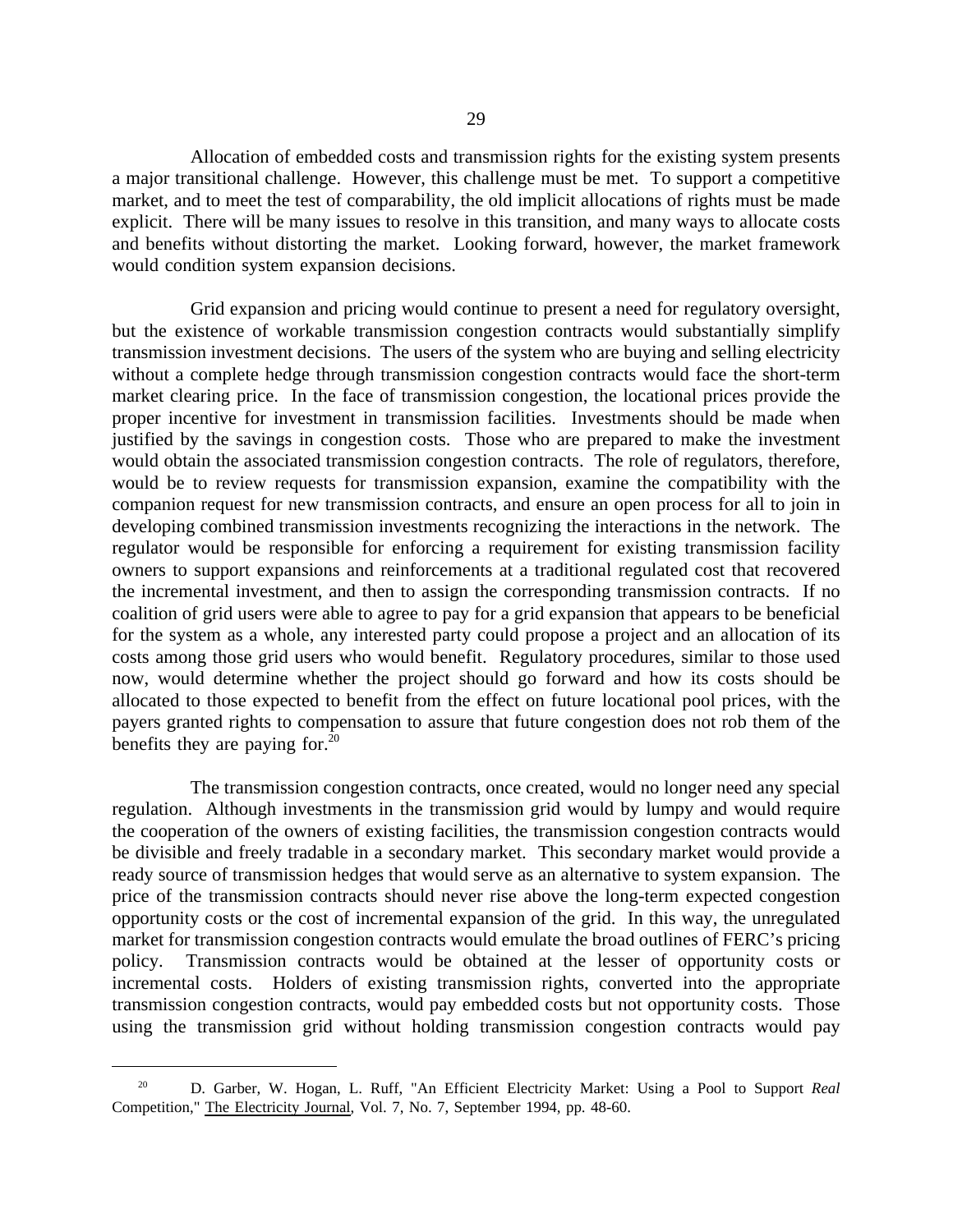opportunity costs but not any embedded costs other than the costs of any stranded assets that would be collected from all users.<sup>21</sup> Most important of all, the long-term transmission market could be more like a market, relying as much as possible on the incentives and forces of competition, limiting the role of planning and regulation to address the unavoidable interactions in the transmission grid. Investment decisions would be made at the initiative and with the agreement of those required to bear the cost.

#### **Inefficient Transmission Expansion**

Investment in the transmission grid should create new economic capacity. However, it is well known that different pricing regimes can create incentives for "uneconomic" transmission investment in the sense of reducing total welfare.<sup>22</sup> The simple example of a radial transmission line between two points would illustrate the point. Suppose that the line connects a low cost region to a high cost region. Under market pricing rules, generators in the high cost region would benefit if the capacity of the line were reduced. In an electric grid, a conceptually simple way to reduce the transfer capacity would be to add a weak parallel line between the two regions. Power flow would now split between the two parallel lines. Flow on the original parallel line would then have to be reduced to keep the parallel flow on the new line below its low capacity. It might be worth it to the high cost generators to build such a line, lower transfers, and raise prices in the high cost region. Overall economic efficiency would be reduced, but the profit to the high cost generator could justify the expenditure for the transmission investment.

Most of the examples of such perverse transmission investment incentives rely on this property of parallel flows. This simple perverse example would be easy to dispose of in practice. The regulator might prohibit such degradations of capacity. However, in a real network, with complex interactions, the same effect may be present but less obvious. The analysis to reveal a truly uneconomic investment might be both more difficult and controversial. Hence, we cannot rule out the possibility that real investment incentives would be influenced by wealth transfers that dominate efficiency losses.

It would be desirable, therefore, to have a system of property rights that reduced or eliminated the incentives for such perverse investments. In the case of a contract network as described above, the investment incentives would be affected by the existence of the transmission congestion contracts. As demonstrated by Bushnell and Stoft, under certain restrictions, the existence of transmission congestion contracts may even fully internalize the efficiency effects of investment decisions.

<sup>&</sup>lt;sup>21</sup> These stranded assets might include transmission sunk costs that could not be recouped through a sale of transmission rights.

<sup>&</sup>lt;sup>22</sup> For a review of the literature on these incentives, see James B. Bushnell and Steven E. Stoft, "Electric Grid Investment Under a Contract Network Regime," Journal of Regulatory Economics, Vol. 10, 1996, pp. 61-79.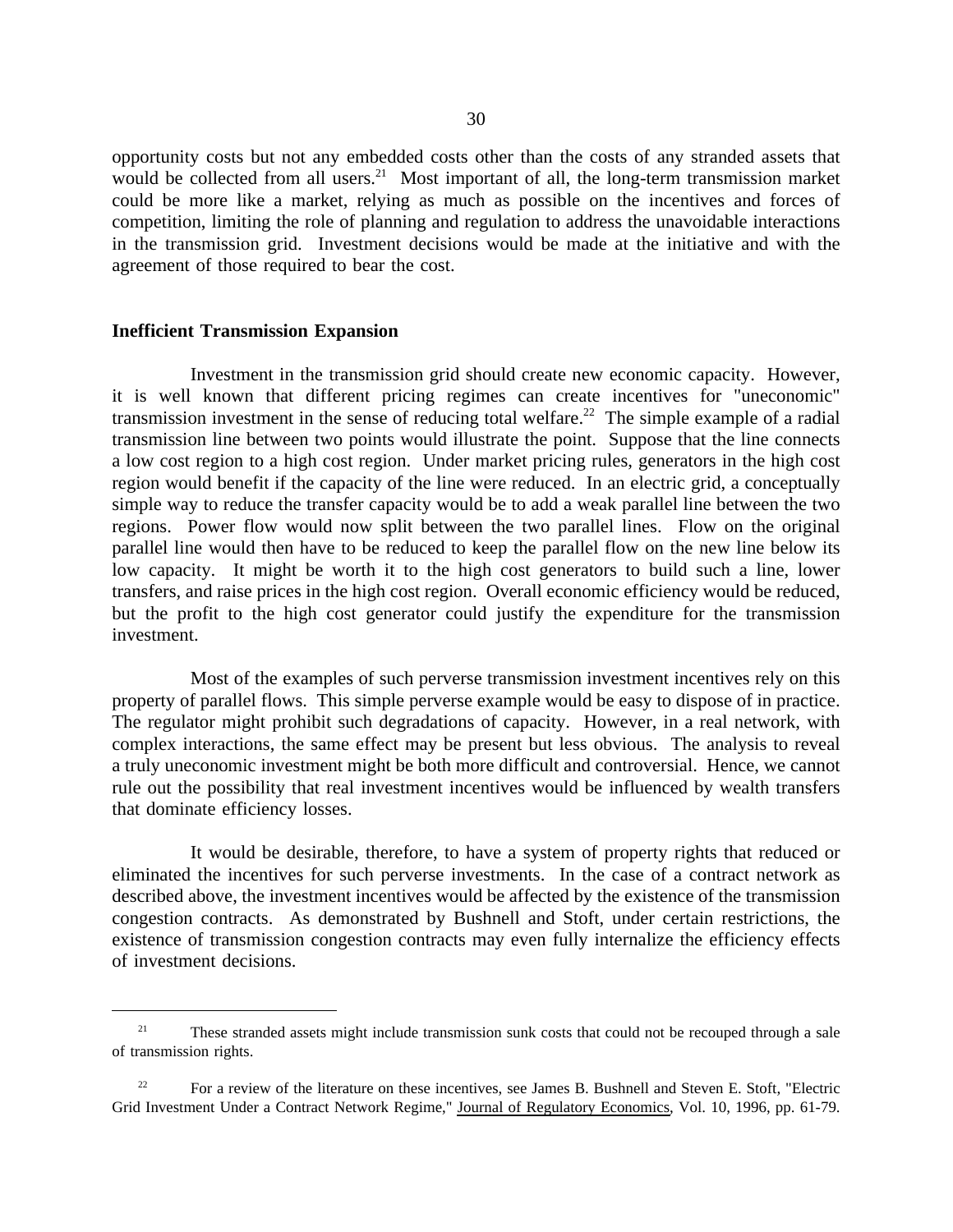The allocation of transmission congestion contracts under a feasibility rule arises naturally from the interpretation of the transmission congestion contracts as described above. It is clear that simultaneous feasibility of the transmission congestion contracts is necessary to guarantee that the revenues collected by the system operator are sufficient to pay the obligations under the transmission congestion contracts. Furthermore, under certain minimal conditions, the same feasibility condition would be sufficient to guarantee that the revenues from a market equilibrium in the spot market would be sufficient to guarantee this revenue adequacy.<sup>23</sup> However, in addition, the allocation of transmission congestion contracts under the same feasibility rule mitigates incentives for inefficient transmission investment.

The definition of the simultaneous feasibility test and investment feasibility rule can be stated as:

- Feasibility Test: The aggregate of all transmission congestion contracts defines a set of net power injections in the grid. The set of contracts is feasible if these injections and their associated power flows satisfy all the system constraints.
- Feasibility Rule: The grid expansion investor selects a set of new transmission congestion contracts with the restriction that both the new and the old transmission congestion contracts will be simultaneously feasible after the system expansion.

Application of this rule would permit a great deal of flexibility. For example, if necessary, the incremental transmission congestion contracts could provide counterflow to eliminate some of the existing contracts and thereby change the pattern of use. This would be equivalent to purchasing the existing contracts, or simple assuming the responsibility to meet the financial obligations under these same contracts.

The feasibility test is (relatively) easy to perform and is a familiar step in any transmission analysis. However, there is an important simplification here compared to the standard analysis of transmission investment. In the traditional analysis of regulated markets, with no response to price changes, it has been necessary to examine the feasibility of any set of transmission flows under a large number of possible patterns of load and system usage. This is one reason that available transmission capacity is defined often with a range of values, or with substantial caveats about the sensitivity to the pattern of future load. In the present case, however, there is no commitment or requirement for feasibility of the set of transmission

<sup>&</sup>lt;sup>23</sup> Scott M. Harvey, William W. Hogan and Susan L. Pope, "Transmission Capacity Reservations and Transmission Congestion Contracts," Harvard-Japan Project on Energy and the Environment, Harvard University, February 1997.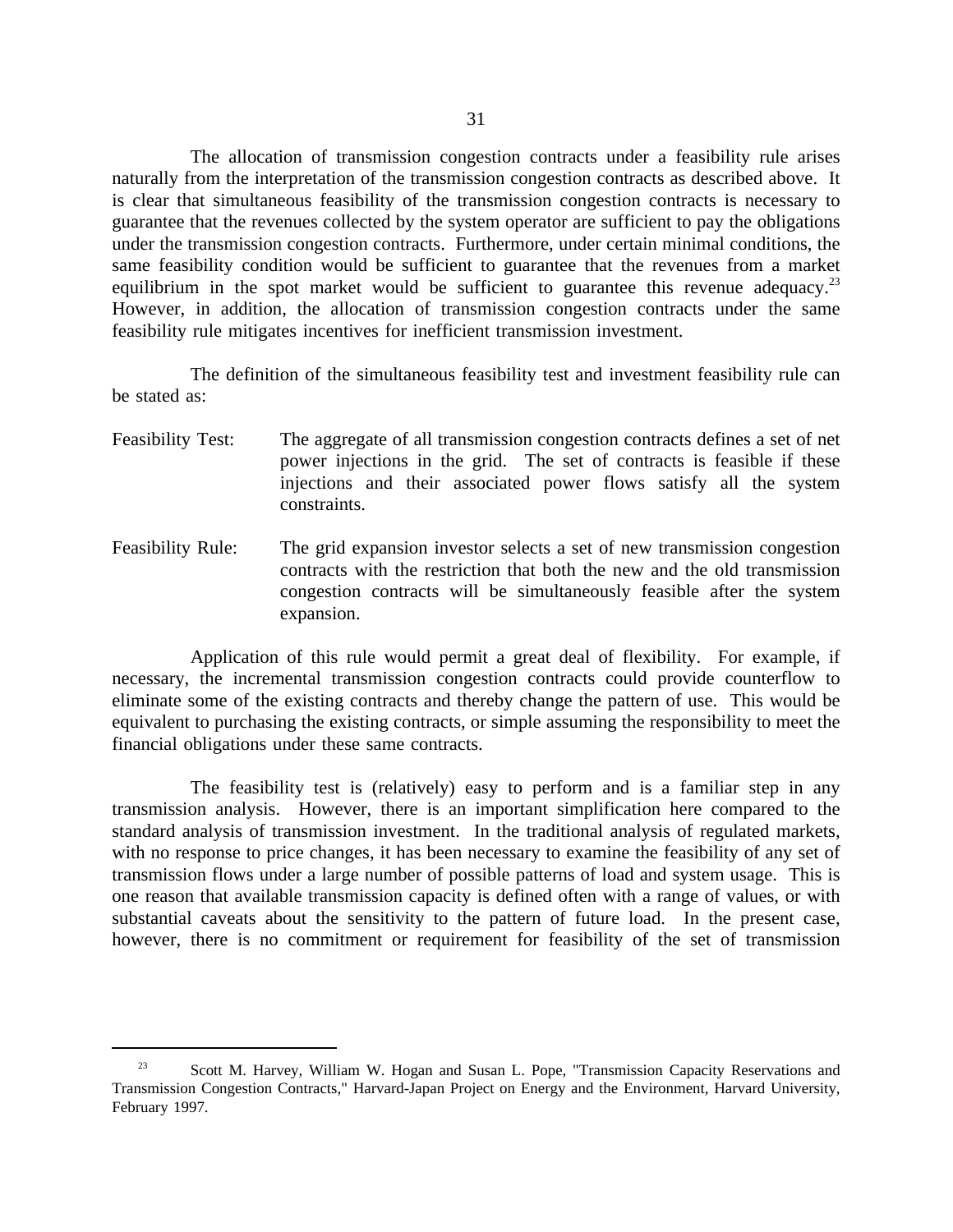congestion contracts along with other uses of the system.<sup>24</sup> The only requirement is internal consistency of the set of transmission congestion contracts. Hence, there is only one load flow to analyze, and only for the loads associated with the contracts.

As regards to investment incentives, an obvious point is that any exposure to future costs or inefficient investment falls on those who are relying solely on the spot market. Future investments in the grid cannot reduce the welfare of aggregate use according to the existing transmission congestion contracts. By definition, it would always be possible to use the system in the manner defined by the pattern of transmission congestion contracts. Therefore, the holders of the transmission congestion contracts could either dispatch their load and generation according to the transmission congestion contracts, or be compensated such that they would be no worse off than using the system in this manner. With private benefits, therefore, all the exposure to rent transfers would be limited to the spot market participation.

This already takes us a long way towards a market based system. Long-term contracts could, in principle, immunize the parties to the spot-market variations. Exploitation of rent transfers and inefficient investment, if it remains at all, would be only in the spot market. Although any inefficiency would be detrimental, there is likely to be much less concern with designing full protection for spot-market participants who have chosen not to protect themselves through long-term contracts.

Bushnell and Stoft have gone further to show that under certain conditions, there would be an additional reduction in incentives to make investments in inefficient transmission. For example, if transmission congestion contracts initially match dispatch in the aggregate, and new transmission congestion contracts are allocated for transmission investment under the feasibility rule, then the increase in social welfare for any transmission investment will be at least as large as the ex post value of the new contracts.<sup>25</sup> Hence, investors in transmission only, who are profiting only from the new transmission congestion contracts they create, would have no incentive to make inefficient transmission investments. This moves part way to the best possible outcome, but it does not remove the possibility that a combination of rent transfers and profits on generation might outweigh the efficiency loss from perverse transmission investments.

Under more restrictive assumptions, we could improve on this situation. If transmission congestion contracts match dispatch individually, not just in the aggregate, then the allocation of transmission congestion contracts under the feasibility rule ensures that no one can

<sup>&</sup>lt;sup>24</sup> This is true in the case of a complete system. In the case of regional, interconnected systems, the result would not apply to the individual regions, but only to the aggregate.

<sup>&</sup>lt;sup>25</sup> James B. Bushnell and Steven E. Stoft, "Improving Private Incentives for Electric Grid Investment," Resource and Energy Economics, Vol. 19, 1997, pp. 85-108.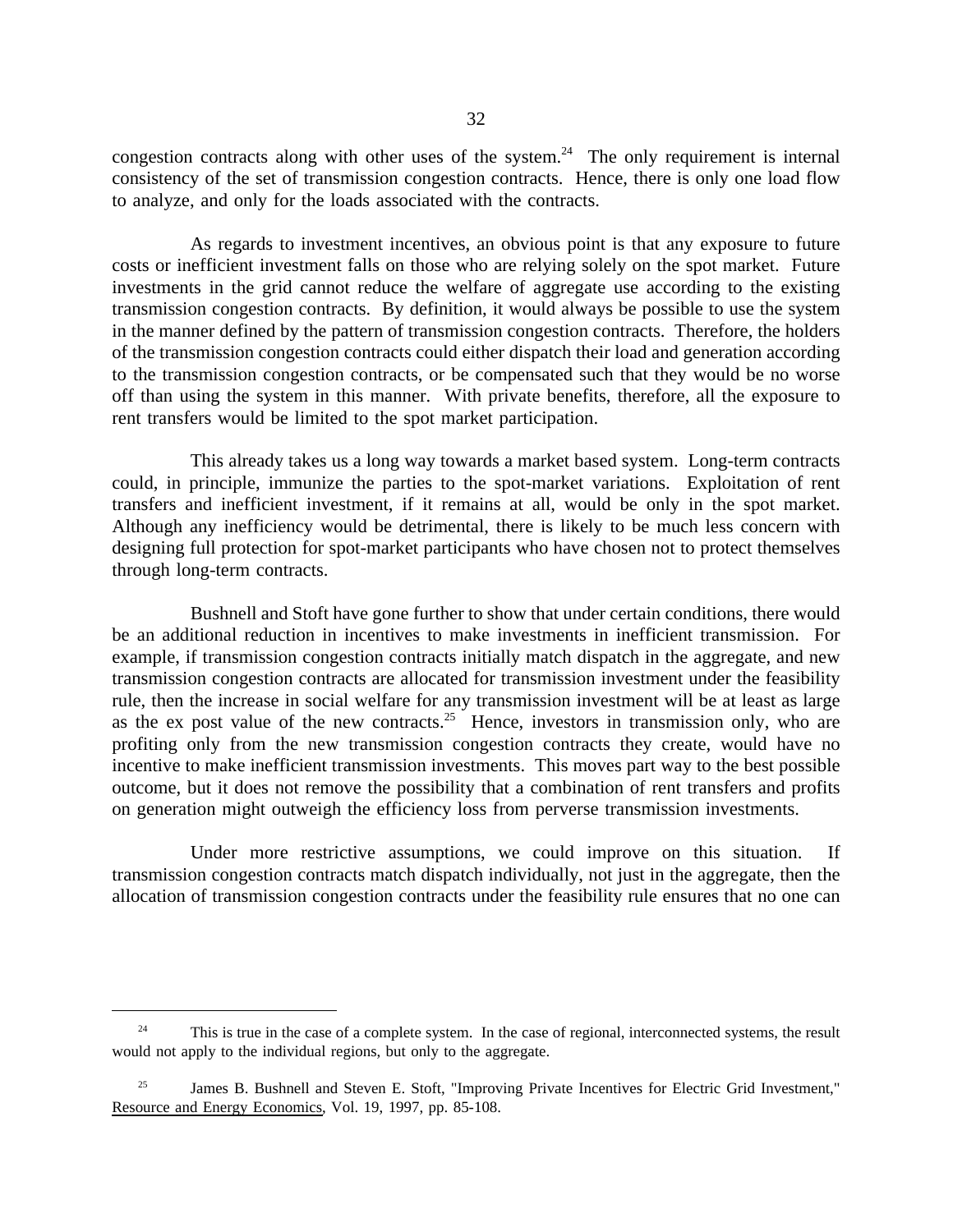benefit from a network investment that reduces social welfare.<sup>26</sup> In effect, this condition is a limiting case of the point made above. With the dispatch perfectly matching the individual transmission congestion contracts, the spot market net of transmission congestion contract coverage is reduced to zero volume. Any investment and movement in the spot market would impose the costs on the individual making the investment, thereby internalizing the efficiency effects.

As summarized by Bushnell and Stoft:

"Any evaluation of investment incentives provided by transmission property rights must take into account the rules for allocating rights to the new property produced by grid modifications. Measuring the new property can be difficult. In fact, some 'expansions' of the network can increase congestion and in effect destroy *existing* property.

[Transmission congestion contracts], when allocated according to the feasibility rule, can, under some conditions, account for this destruction of property and penalize those responsible. This could pave the way for a market that properly accounts for the complex externalities of the electric grid." $^{27}$ 

In practice, of course, the actual dispatch for changing market conditions will never fully match the allocation of transmission congestion contracts. A more complete analysis of the investment incentives, therefore, would depend on an expected value calculation. Bushnell and Stoft conjecture that any deviations from efficiency would be small. It is clear that the existence of transmission congestion contracts, or any system of perfectly tradeable physical rights, would improve the investment incentives, even while not completely internalizing all the network externalities. And for those who want to protect a long-term contract from future inefficient investment, the feasibility rule provides the mechanism whereby the guarantee could be available. Any inefficiency would be isolated with loads relying solely on the spot market.

# **CONTRACT NETWORK MODELS**

The key elements of the contract network approach – bid-based economic dispatch, locational pricing, transmission congestion contracts, and market-based grid expansion rules – have been implemented or are in the final stages in many electric systems. Prominent examples

<sup>&</sup>lt;sup>26</sup> James B. Bushnell and Steven E. Stoft, "Electric Grid Investment Under a Contract Network Regime," Journal of Regulatory Economics, Vol. 10, 1996, pp. 61-79. For a related analysis in the context of generator market power, see Yves Smeers and Wei Jing-Yuan, "Transmission Contracts May also Hinder Detrimental Network Investments in Oligopolistic Electricity Markets," CORE, October 28, 1997.

<sup>&</sup>lt;sup>27</sup> James B. Bushnell and Steven E. Stoft, "Grid Investment: Can a Market Do the Job?", The Electricity Journal, January-February, 1996, p. 79. (emphasis in original)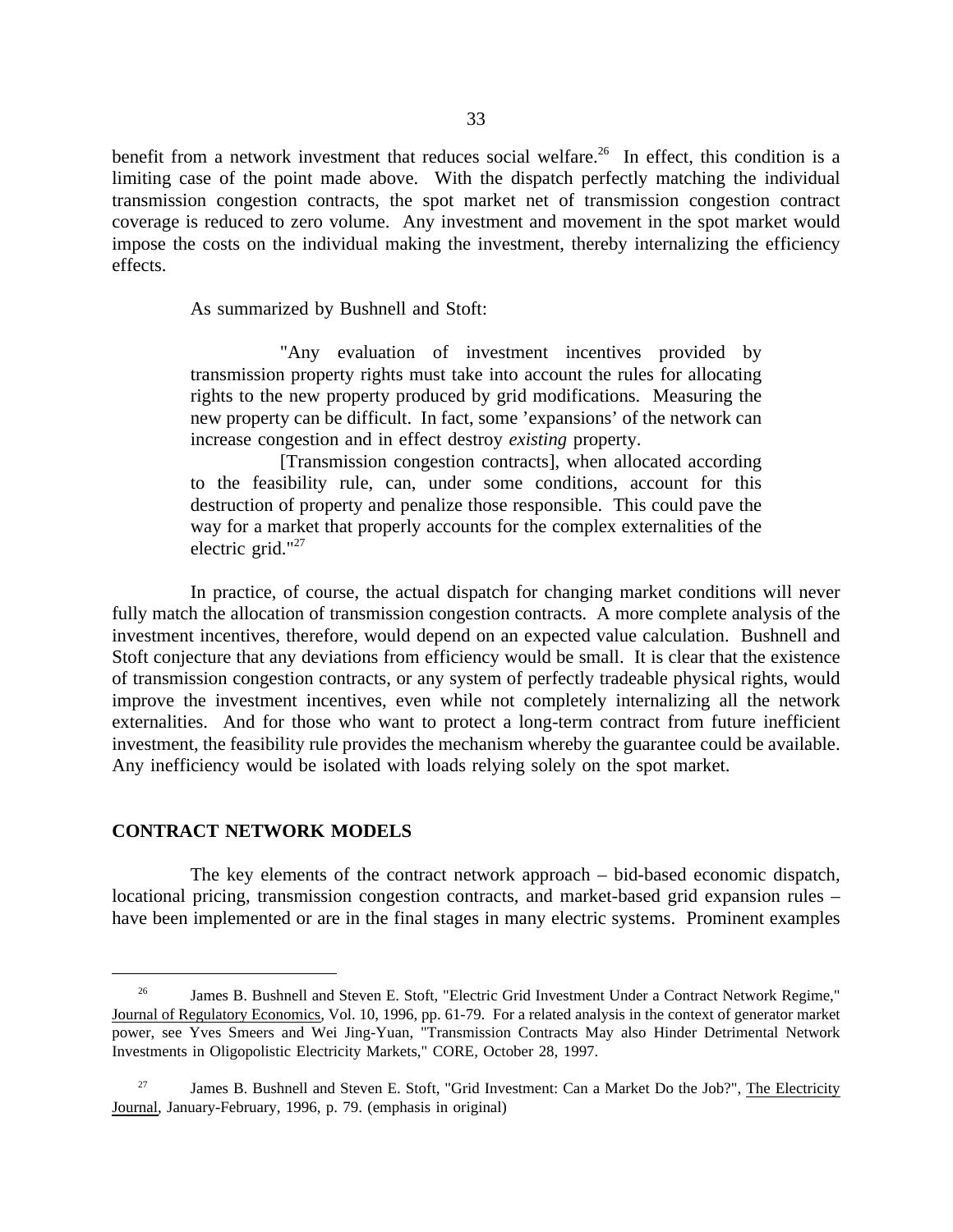include:<sup>28</sup>

- PJM (Pennsylvania-New Jersey-Maryland Interconnection). FERC approved this contract network approach with all the essential elements. Implemented at the beginning of April 1998, with bid-based economic dispatch, locational pricing, transmission congestion contracts, and support for market-based grid expansion rules.
- NYPP (New York Power Pool). At the end of 1997, submitted for FERC approval a complete contract network system with bid-based economic dispatch, nodal pricing, transmission congestion contracts, and marketbased grid expansion rules.
- New Zealand At the end of 1997, bid-based economic dispatch, with nodal pricing in place; transmission congestion contracts and market-based grid expansion rules under consideration or about to be implemented.
	- Norway At the end of 1997, bid-based economic dispatch and locational pricing were in place, with transmission congestion contracts and market-based grid expansion rules under review.<sup>29</sup>
	- WEPEX (California) At the end of March 1998, a restricted bid-based economic dispatch and approximate locational pricing through zones became operational. Market-based transmission expansion a declared policy, but transmission congestion contract implementation deferred.
	- Australia The planned National Energy Market structure includes bid-based economic dispatch with approximate locational pricing through zones. Proposals for inter-regional financial hedging contracts, similar to transmission congestion contracts, under consideration. Transmission investment rules include opportunities for market participants to propose expansions.

The theory for dealing with competitive markets in the face of substantial economies of scale and scope, and the practical implementation of the contract network approach, present numerous challenges. The theory outlined above exploits the price-taking assumption of the competitive market model. In the presence of market power in generation, however, there would

<sup>&</sup>lt;sup>28</sup> For further discussion of the development of independent system operators, see William W. Hogan, "Independent System Operator: Pricing and Flexibility in a Competitive Electricity Market," Harvard-Japan Project on Energy and the Environment, Harvard University, March 1998.

<sup>&</sup>lt;sup>29</sup> Paul Dawson and Graham Shuttleworth, "Efficient Transmission Pricing in Norway and Sweden," A Report for NVE, National Economic Research Associates, London, February 1997.